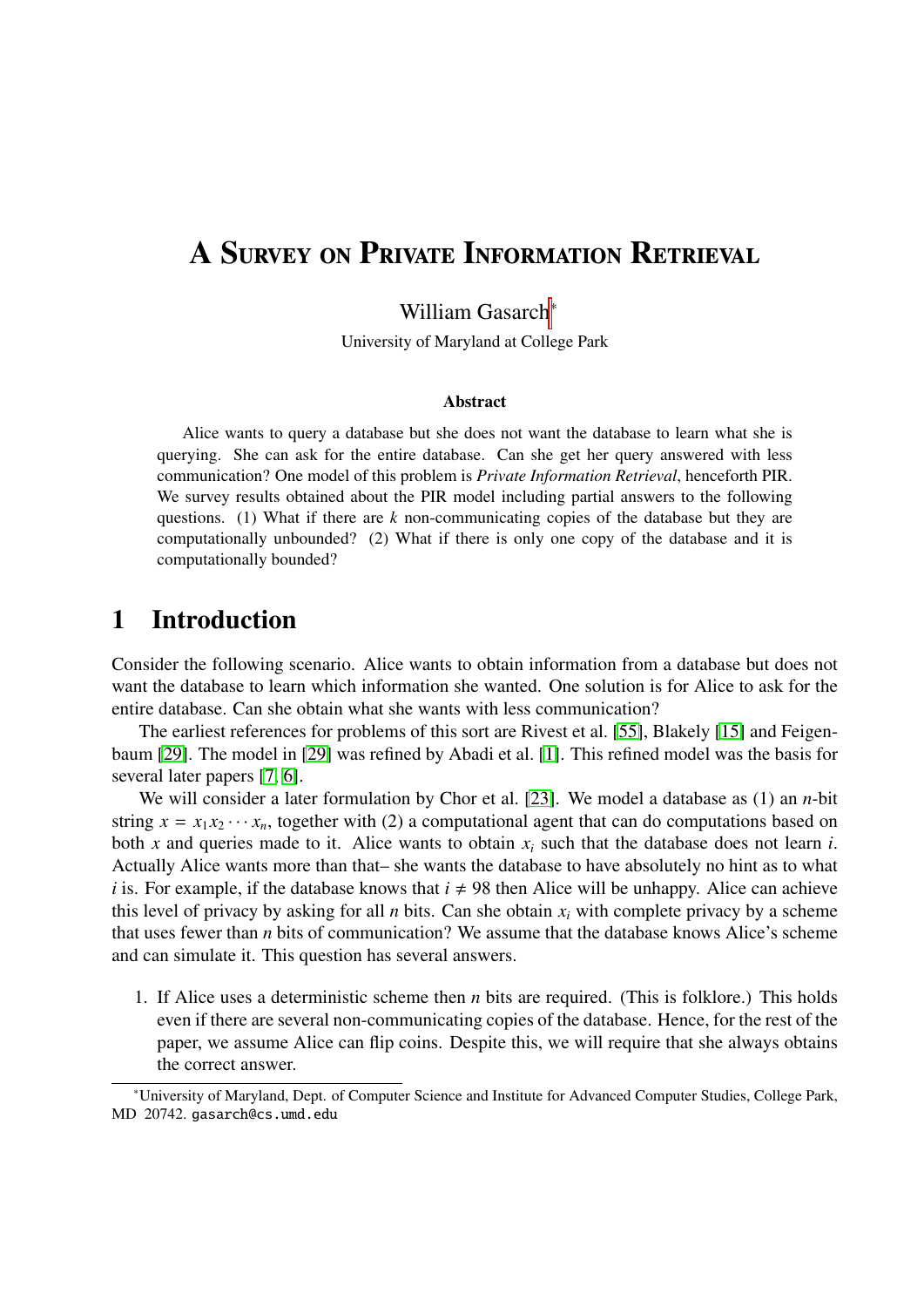- 2. If the database has unlimited computational power and there is only one copy of the database then *n* bits are required [\[23\]](#page-28-1).
- 3. Let  $k \ge 2$ . Assume there are k non-communicating copies of the database. We also assume that the databases have unlimited computational power. The following are known.
	- (a) Chor et al. [\[23\]](#page-28-1) have a scheme that uses  $O((k \lg k)n^{1/\lg k})$  bits.
	- (b) Chor et al. [\[23\]](#page-28-1) have a scheme that probably uses  $O((k \lg k)n^{1/(lg k + \lg \lg k)})$  bits. (The status of the number of bits depends on some open problems in coding theory.)
	- (c) Chor et al. [\[22\]](#page-28-2) have a scheme that uses  $O((k^2 \log k)n^{1/k})$  bits.
	- (d) Ambainis [\[2\]](#page-27-3) have a scheme that uses  $O(2^{k^2} n^{1/(2k-1)})$  bits.
	- (e) Ishai and Kushilevitz [\[39,](#page-29-1) [10\]](#page-27-4) have a scheme that uses  $O(k^3 n^{1/(2k-1)})$  bits.
	- (f) Beimel et al. [\[12\]](#page-28-3) have a scheme that uses  $n^{O(\lg \lg k / k \lg k)}$  bits.

The last result is currently the best known even for small *k* (see Table 1).

- 4. Chor and Gilboa [\[19\]](#page-28-4) show that if there exists one-way functions then there exists a scheme that uses two copies of the database and  $O(n^{\epsilon})$  bits where  $\epsilon$  can be taken arbitrarily small.
- 5. Kushilevitz and Ostrovsky [\[46\]](#page-30-1) show that if the database cannot solve the Quadratic Residue problem (QR problem) then there is 1-DB scheme that uses  $O(n^{\epsilon})$  bits, where  $\epsilon$  can be taken arbitrarily small arbitrarily small.
- 6. Cachin et al. [\[17\]](#page-28-5) show that if the database cannot solve the  $\phi$ -hiding problem then there is a 1-DB probabilistic scheme that uses  $O((\lg n)^a)$  bits. where *a* depends on how hard the  $\phi$ -hiding problem is. (The  $\phi$ -hiding problem was first defined in [\[17\]](#page-28-5).)
- 7. Kushilevitz and Ostrovsky [\[47\]](#page-30-2) show that if there exist one-way permutations with a trapdoor then there is a 1-DB scheme that uses  $n - o(n)$ -bits.
- 8. Beimel et al. [\[11\]](#page-28-6) showed that
- 9. Di-Crescenzo et al. [\[53\]](#page-30-3) showed that if there is a sublinear 1-DB scheme then there exist an oblivious transfer protocol.

Asonov [\[3\]](#page-27-5) has a short survey of PIR results. Lin [\[48\]](#page-30-4) has a survey of some of the informationtheoretic results, complete with many examples. Castner [\[18\]](#page-28-7) has a survey of some of the schemes based on number theory, complete with many examples. By the time you read this I will have a website of PIR papers at www.cs.umd.edu/ gasarch. In addition I will have an extended version of this paper, with more proofs added, at www.eccc.uni-tier.de/eccc/ in 2004.

To limit the survey the following topics are omitted.

- 1. Locally Decodable Codes [\[27,](#page-29-2) [42,](#page-30-5) [43\]](#page-30-6).
- 2. PIR's that are allowed to make errors but with low probability [\[42,](#page-30-5) [43\]](#page-30-6).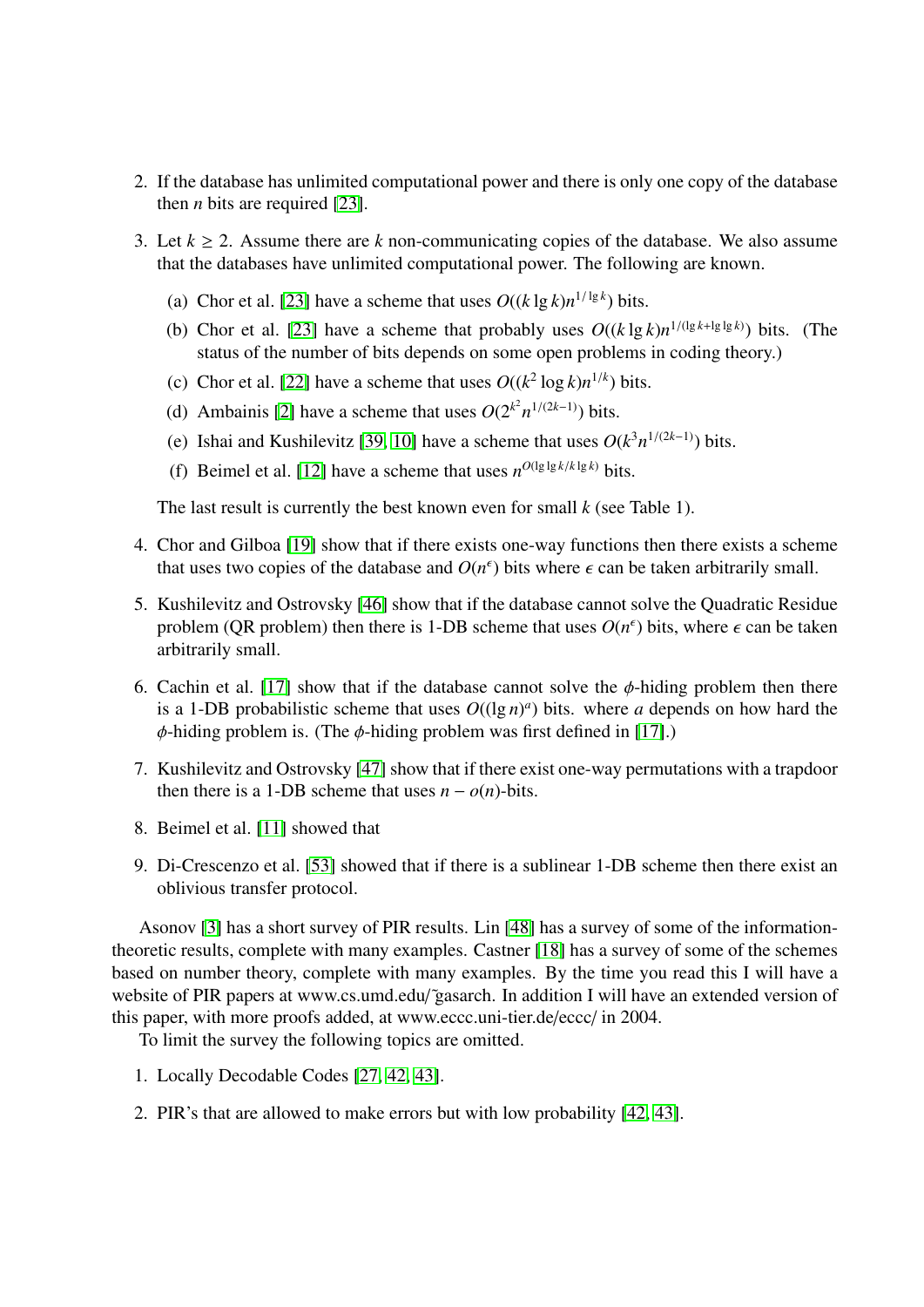- 3. Quantum PIR's [\[43\]](#page-30-6).
- 4. Attempts to make PIR practical [\[4,](#page-27-6) [44\]](#page-30-7) in the real-real world.
- 5. The connection between current PIR work and some of the older papers on the same theme such as [\[1,](#page-27-0) [7,](#page-27-1) [6\]](#page-27-2).

**Notation 1.1.** Throughout this paper we assume that  $\lg$  is  $\log_2$  and returns an integer.

## 2 Definitions

The following definition is due to Chor et al. [\[23\]](#page-28-1). We present them informally.

**Definition 2.1.** [\[23\]](#page-28-1) A *1-round k-DB Information Retrieval Scheme* with  $x \in \{0, 1\}^n$  and *k* databases has the following form has the following form.

- 1. Alice wants to know  $x_i$ . There are *k* copies of the database which all have  $x = x_1 \cdots x_n$ . The DB's do not communicate with each other.
- 2. Alice flips coins and, based on the coin flips and *i*, computes (query) strings  $q_1, \ldots, q_k$ . Alice sends *q*<sub>1</sub> to database *DR*. sends *q<sup>j</sup>* to database *DB<sup>j</sup>* .
- 3. For all  $j, 1 \le j \le k$ ,  $DB_j$  sends back a (answer) string  $ANS_j(q_j)$ .
- 4. Using the value of *i*, the coin flips, and the *ANS*  $_j(q_j)$ , Alice computes  $x_i$ .

The *complexity* of the above PIR scheme is  $\sum_{j=1}^{k} |q_j| + |ANS_j(q_j)|$ .

We define two types of privacy.

**Definition 2.2.** [\[23\]](#page-28-1) A *1-round k-DB Private Information Retrieval Scheme* with  $x \in \{0, 1\}^n$  and *k* databases is an information retrieval scheme such that after the query is made and answered, the databases is an information retrieval scheme such that, after the query is made and answered, the database does not have any information about what *i* is. The database is assumed to be computationally unbounded. Hence we need to ensure that the database does not have enough *information* to figure out anything about *i*. For these PIR schemes we will need multiple copies of the database.

Definition 2.3. [\[19\]](#page-28-4) A *1-round k-DB Computationally Private Information Retrieval Scheme* with  $x \in \{0, 1\}^n$  and *k* databases is an information retrieval scheme such that, assuming some limitations<br>on what the database can compute after the query is made and answered, the database does not on what the database can compute, after the query is made and answered, the database does not have any information about what *i* is. Hence we need to ensure that computing anything about *i* is beyond the computational limits of the database.

The definition is only for 1-round PIR schemes. This can be modified to allow more rounds; however, no PIR scheme in the literature needs more than 1-round. (Some variants of the PIR problem need multirounds- see Section [6.2.](#page-17-0))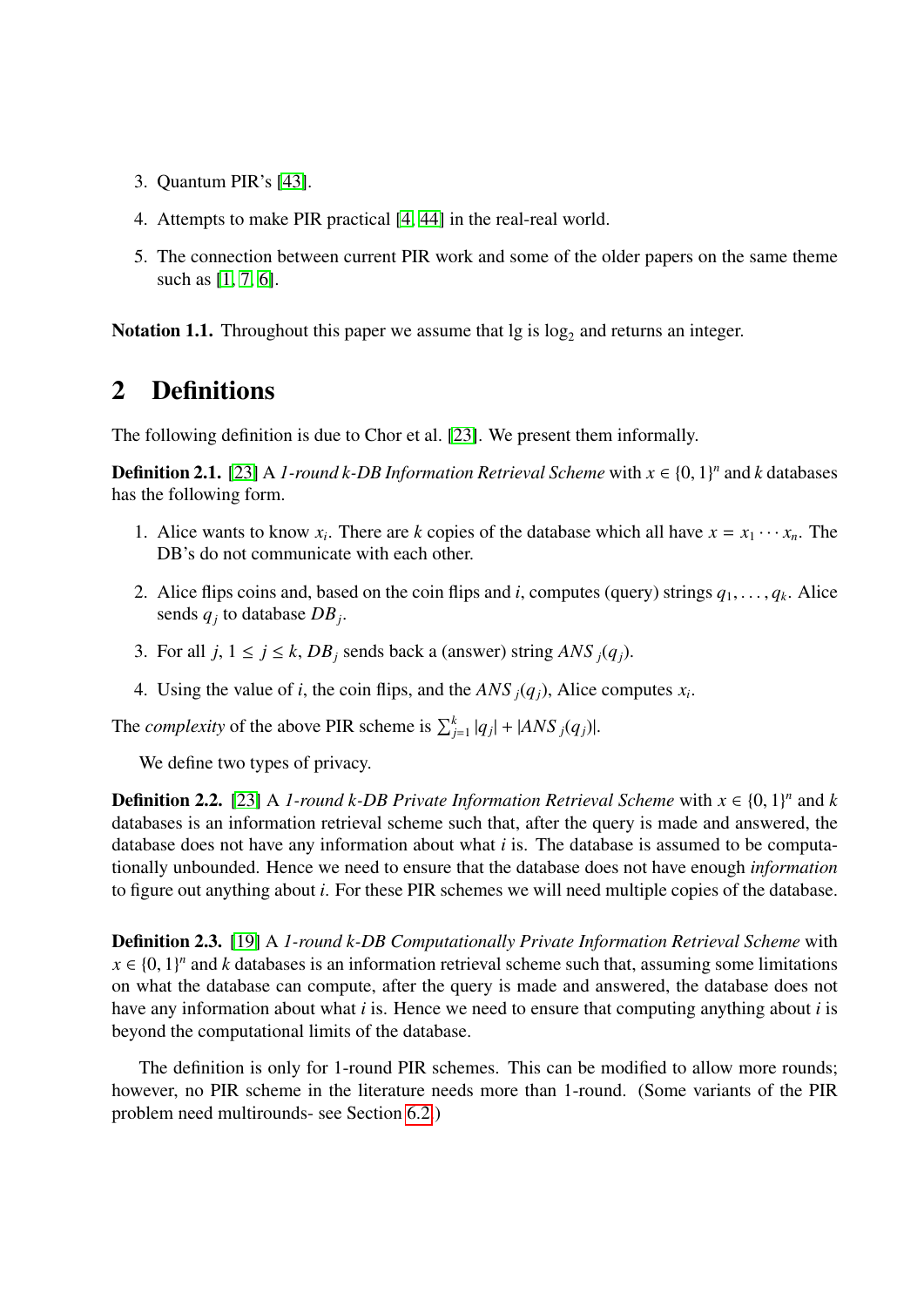# <span id="page-3-1"></span>3 Information Theoretic PIR

Assume you have  $k \ge 2$  copies of the database. Then there are PIR schemes of complexity  $\lt \lt n$ which achieve complete information theoretic security. In this section we examine several of these PIR schemes. For a summary of the known results see Table 1. The last row of the table is the best known PIR scheme.

| <b>Tools</b> | Th     | Ref               | 2 <sub>DB</sub> | 3 DB         | 4 DB         | $k$ DB                                 |
|--------------|--------|-------------------|-----------------|--------------|--------------|----------------------------------------|
| kth root     | Th 3.2 | [23]              | no PIR          | no PIR       | $n^{1/2}$    | $k \cdot n^{1/\lg k}$                  |
| Cov. Codes   | Th 3.3 | $[23]$            | $n^{1/3}$       | no PIR       | $n^{1/4}$    | $(k \lg k)n^{1/( \lg k + \lg \lg k)}?$ |
| poly inter.  |        | [22]              | $n^{1/2}$       | $n^{1/3}$    | $n^{1/4}$    | $(k^2 \log k)n^{1/k}$                  |
| Rec          | Th 3.7 | $\lceil 2 \rceil$ | $n^{1/3}$       | $n^{1/5}$    | $n^{1/7}$    | $2^{k^2}n^{1/(2k-1)}$                  |
| Linear Alg   |        | [40]              | $n^{1/3}$       | $n^{1/5}$    | $n^{1/7}$    | $k!n^{\overline{1/(2k-1)}}$            |
| Linear Alg   |        | [39, 10]          | $n^{1/3}$       | $n^{1/5}$    | $n^{1/7}$    | $k^3n^{1/(2k-1)}$                      |
| poly-heavy   |        | [12]              | $n^{1/3}$       | $n^{1/5.25}$ | $n^{1/7.87}$ | $n^{O(\lg\lg k/k\lg k)}$               |

|  | Table 1: Summary of Information Theoretic Schemes, up to a constant factor. |  |
|--|-----------------------------------------------------------------------------|--|
|  |                                                                             |  |

# 3.1 A *k*-DB,  $O(kn^{1/\lg k})$ -bit PIR Scheme

The PIR schemes in this section are from Chor et al. [\[23\]](#page-28-1).

**Definition 3.1.** If  $\sigma$  is a string and  $i \le |\sigma|$  then  $\sigma \oplus i$  is the string  $\sigma$  with the *i*th bit flipped.

<span id="page-3-0"></span>**Theorem 3.2.** *[\[23\]](#page-28-1) For all k* ∈ N *there is a k-DB*,  $O((k \lg k)n^{1/\lg k})$ -bit PIR scheme.

#### KEY IDEA: View the database as a  $\sqrt{n} \times$ √  $\overline{n}$  bit array and use properties of ⊕.

*Proof.* We do the  $k = 4$  case and leave the generalization to the reader. Each index of the database is represented as an ordered pair  $(i_1, i_2)$ , where  $i_1$  and  $i_2$  are written in base  $\lceil \sqrt{n} \rceil$ . The databases are labeled  $DB_{00}$ ,  $DB_{01}$ ,  $DB_{10}$  and  $DB_{11}$ .

#### 4-DB, *O*( √ *n*)-bit, Information Theoretic PIR Scheme

- 1. Alice wants to know bit  $x_{i_1,i_2}$ .
- 2. Alice generates  $\sigma, \tau \in \{0, 1\}^{\sqrt{n}}$ .
- 3. Alice then generates two additional  $\sqrt{}$  $\overline{n}$  bits strings from the first two strings:  $\sigma' = \sigma \oplus i_1$ and  $\tau' = \tau \oplus i_2$ .
- 4. Alice sends two strings to each database.  $DB_{00}$  receives  $\sigma$ ,  $\tau$ .  $DB_{01}$  receives  $\sigma'$  and  $\tau'$ .  $DB_{10}$  receives  $\sigma'$  and  $\tau'$ receives  $\sigma'$  and  $\tau$ . *DB*<sub>11</sub> receives  $\sigma'$  and  $\tau'$ .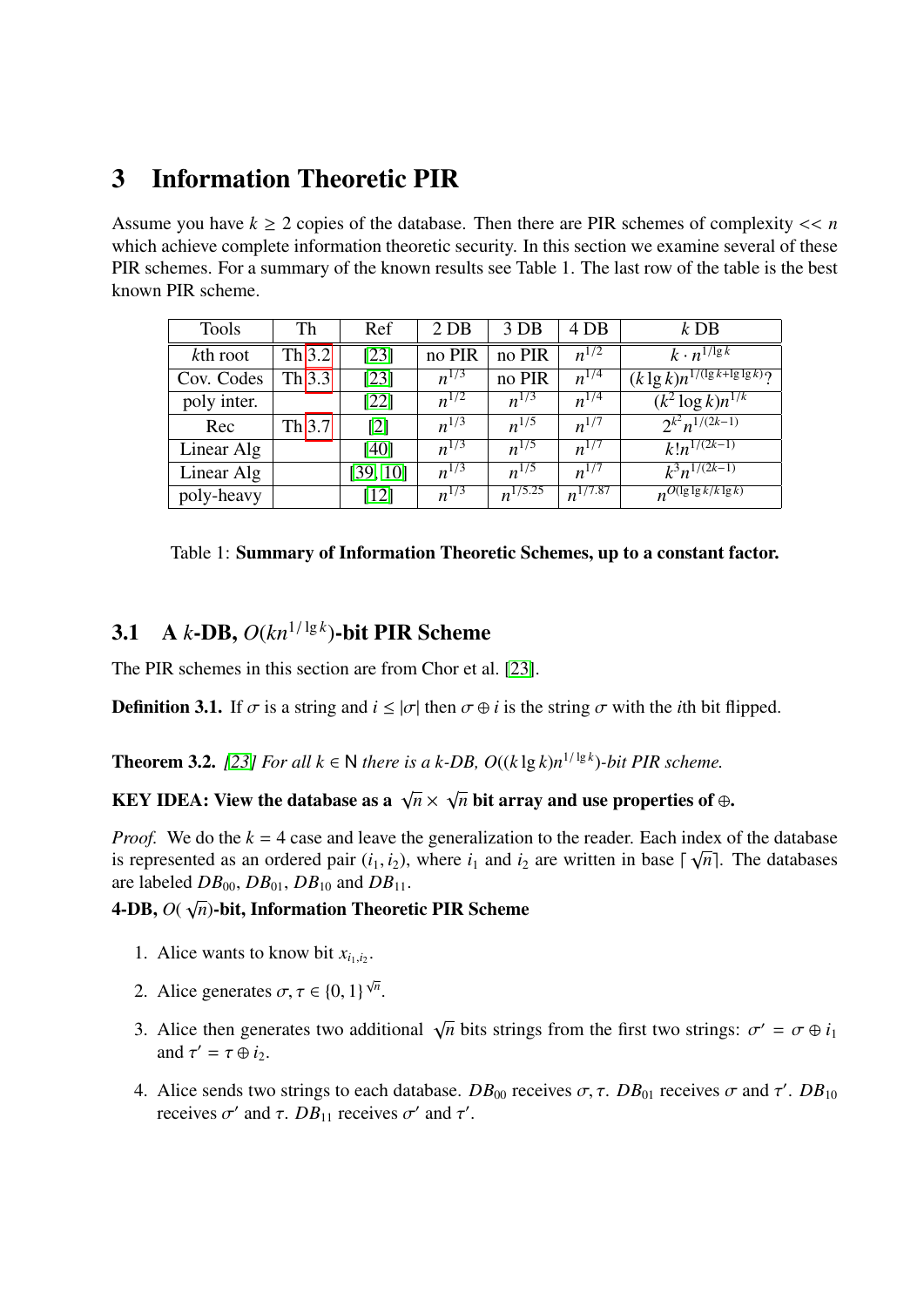- 5.  $D_{00}$  sends  $\oplus_{\sigma(j_1)=1,\tau(j_2)=1}$   $x_{j_1,j_2}$ .  $D_{01}$  sends  $\oplus_{\sigma(j_1)=1,\tau'(j_2)=1}$   $x_{j_1,j_2}$ .  $D_{10}$  sends  $\oplus_{\sigma'(j_1)=1,\tau(j_2)=1}$   $x_{j_1,j_2}$ .  $D_{11}$  sends  $\bigoplus_{\sigma'(j_1)=1, \tau'(j_2)=1} x_{j_1, j_2}$ .
- 6. Alice XORs the four bits. Since  $x_{i_1,i_2}$  is the only bit that appeared an odd number of times, the result is  $x_{i_1,i_2}$ .

Note that the number of bits sent is  $8\sqrt{n} + 4$ .  $\overline{n}$  + 4.

# <span id="page-4-1"></span>3.2 A *k*-DB,  $O((k \lg k)n^{1/\lg k + \lg \lg k})$ (?)-bit PIR Scheme

The PIR schemes in this section are from Chor et al. [\[23\]](#page-28-1). We show a 2-DB  $O(n^{1/3})$ -bit PIR scheme, which contains most of the ideas. We will then sketch a *k*-DB case, which is similar but whose bit complexity depends on open questions involving covering sets.

In the PIR scheme from Theorem [3.2,](#page-3-0) Alice sends many more bits than the database sends. By making the databases send a comparable number of bits as Alice, the total number of bits communicated between Alice and the databases can be reduced.

<span id="page-4-0"></span>**Theorem 3.3.** [\[23\]](#page-28-1) There is a a 2-DB  $O(n^{1/3})$ -bit PIR scheme.

#### KEY IDEA: Two databases can do the work of eight. Covering codes help to organize who does what.

*Proof.* By the  $n = 8$  case of Theorem [3.2](#page-3-0) there is an 8-DB  $O(n^{1/3})$ -bit PIR scheme. We can decrease the number of databases from eight to two by having two databases simulate the work of eight databases. In particular, *DB<sup>A</sup>* simulates *DB*000, *DB*001, *DB*010, *DB*100; and *DB<sup>B</sup>* simulates  $DB_{111}$ ,  $DB_{011}$ ,  $DB_{101}$  and  $DB_{110}$ . The simulation is designed so that  $DB_A$  ( $DB_B$ ) simulates databases whose 3-bit labels are of *Hamming distance*  $\leq 1$  from 000 (111).

## 2-DB, *O*(*n* 1/3 ), Information-Theoretic PIR Scheme

- 1. Alice views the database as a  $n^{1/3} \times n^{1/3} \times n^{1/3}$  grid. Alice wants  $x_{i_1,i_2,i_3}$ . The database is *x*.
- 2. Alice generates  $\sigma, \tau, \eta \in \{0, 1\}^{n^{1/3}}$  and creates  $\sigma' = \sigma \oplus i_1, \tau' = \tau \oplus i_2, \eta' = \eta' \oplus i_3$ .
- 3. Alice sends  $\sigma$ ,  $\tau$ ,  $\eta$  to  $DB_A$ . Clearly  $DB_A$  can simulate  $DB_{000}$  (from the original PIR scheme) and send back the needed single bit. Consider what  $DB_A$  must do to simulate  $DB_{100}$ .  $DB_A$ knows that  $DB_{100}$  would have received the following strings:  $\sigma'$ ,  $\tau$ ,  $\eta$ .  $DB_A$  already has two of the three strings that  $DB_{100}$  has (namely  $\tau$  n) but does not have  $\sigma'$ ; however, it knows that of the three strings that  $DB_{100}$  has (namely,  $\tau$ ,  $\eta$ ) but does not have  $\sigma'$ ; however, it knows that  $\sigma'$  and  $\sigma$  (which it does have) differ by only one bit. *DR*, can create and use all  $n^{1/3}$  possible values of  $\sigma'$ . Specifically,  $DB_A$  generates  $\sigma \oplus i$  for  $0 \le i \le n^{1/3}$ . Each of the strings generated<br>is a candidate for  $\sigma'$ . For each candidate  $DB$ , simulates what  $DB_{\text{cos}}$  would have done. Note and  $\sigma$  (which it does have) differ by only one bit.  $DB_A$  can create and use all  $n^{1/3}$  possible values of  $\sigma'$ . Specifically,  $DB_A$  generates  $\sigma \oplus i$  for  $0 \le i \le n^{1/3}$ . Each of the strings generated is a candidate for  $\sigma'$ . For each candidate  $DB_A$  simulates what  $DB_{100}$  would have done. Note<br>that there are  $O(n^{1/3})$  candidates for  $\sigma'$  and each one leads to a 1-bit answer. Hence  $DB$ . that there are  $O(n^{1/3})$  candidates for  $\sigma'$  and each one leads to a 1-bit answer. Hence  $DB_A$ <br>sends  $O(n^{1/3})$  bits to simulate  $DB_{\text{cos}}$ . Similarly, it can simulate  $DB_{\text{cos}}$  and  $DB_{\text{cos}}$ . The total sends  $O(n^{1/3})$  bits to simulate  $DB_{100}$ . Similarly, it can simulate  $DB_{010}$  and  $DB_{001}$ . The total number of bits sent back is  $3n^{1/3} + 1$ .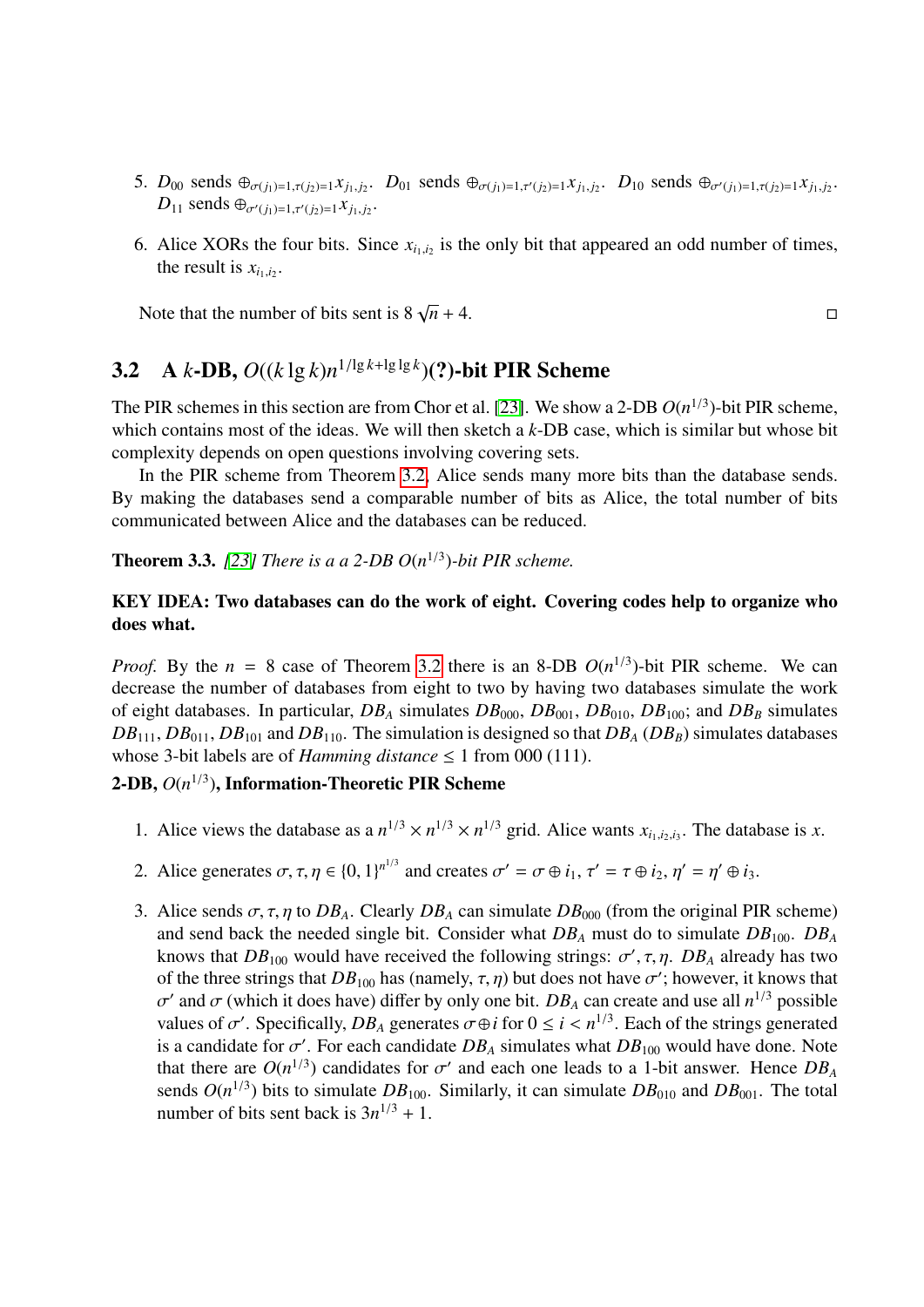- 4. Alice sends  $\sigma'$ ,  $\tau'$ ,  $\eta'$  to  $DB_B$ . Similar to the last step,  $DB_B$  simulates  $DB_{111}$ ,  $DB_{110}$ ,  $DB_{101}$ , and  $DB_{01}$ and  $DB_{011}$ .
- 5. Alice XOR's the relevant bits. That is, she ignores all of the bits send back except those corresponding to  $\{\sigma, \tau, \eta\}$ ,  $\{\sigma, \tau, \eta'\}$ ,  $\{\sigma, \tau', \eta\}$ ,  $\{\sigma', \tau, \eta\}$ , (which *DB*<sub>*A*</sub> sends back) and  $\{\sigma', \tau', \eta'\}$ ,  $\{\sigma, \tau', \eta'\}$ ,  $\{\sigma, \tau', \eta'\}$ ,  $\{\sigma, \tau', \eta'\}$ ,  $\{\sigma, \tau', \eta'\}$ ,  $\{\sigma, \tau', \eta'\}$ ,  $\{\sigma, \tau', \eta'\}$ ,  $\{\sigma, \tau', \$  $\{\sigma, \tau', \eta'\}, \{\sigma', \tau, \eta'\}, \{\sigma', \tau', \eta\}, \text{ (which } DB_B \text{ sends back)}.$

Alice sends  $6n^{1/3}$  bits and each database sends back  $3n^{1/3} + 1$  bits, for a total of  $12n^{1/3} + 2$  $\blacksquare$ 

Note 3.4. Itoh [\[40\]](#page-29-3) presents a slightly different PIR scheme yields  $12n^{1/3}$ . Beimel and Ishai [\[9,](#page-27-7) [10\]](#page-27-4) use a different approach which yields  $7.27n^{1/3}$ . Improving this constant may be important in that the techniques employed may lead to a PIR scheme that uses  $\leq$   $\leq$   $n^{1/3}$  bits the techniques employed may lead to a PIR scheme that uses  $<< n^{1/3}$  bits.

The key to Theorem [3.3](#page-4-0) is that we took an 8-DB,  $O(n^{1/3})$ -bit database and got two databases to do the work of eight since there are two vectors  $\vec{v}_1, \vec{v}_2 \in \{0, 1\}^3$  that cover  $\{0, 1\}^3$  in that every  $\vec{v}_2$  is at most one bit away from either  $\vec{v}_2$  or  $\vec{v}_2$ . This is called a *covering set*. Fro  $\vec{v}$  is at most one bit away from either  $\vec{v}_1$  or  $\vec{v}_2$ . This is called a *covering set*. From Theorem [3.2](#page-3-0) we know there is a  $2^d$ -DB,  $O(n^{1/d})$ -bit PIR scheme. If we can find *k* vectors that cover  $\{0, 1\}^d$  then<br>we can generalize the PIR scheme from the above theorem. The problem is that the status of *k* we can generalize the PIR scheme from the above theorem. The problem is that the status of *k*, called the problem of covering numbers, is not resolved (see [\[24,](#page-28-8) [25,](#page-28-9) [36,](#page-29-4) [58\]](#page-30-8)). Even so, we have the following theorem and speculation.

Theorem 3.5. *[\[23\]](#page-28-1)*

- *1.* Assume there are k vectors in  $\{0, 1\}^d$  that cover  $\{0, 1\}^d$ . Then there is a k-DB,  $O(n^{1/d})$ -bit PIR scheme *scheme.*
- 2. There is a 4-DB,  $O(n^{1/4})$ -bit PIR scheme.
- *3. This technique can lead to, at best, a k-DB, O*(*k* lg *k*)*n* <sup>1</sup>/(lg *<sup>k</sup>*+lg lg *<sup>k</sup>*) )*-bit PIR scheme.*

#### *Proof sketch:*

1) This is similar to the proof of Theorem [3.3](#page-4-0)

2) This follows from part a using the vectors {0000, <sup>1000</sup>, <sup>0111</sup>, <sup>1111</sup>}

3) This follows from the *volume bound* of Gallager [\[31\]](#page-29-5), though it is not hard to prove.

We tend to think that the lower bound on covering sets is equal to the upper bound; hence, we think there is a *k*-DB,  $O(k \lg k) n^{1/(lg k + \lg \lg k)}$ -bit PIR scheme. However, this is unknown as of this time. It is also not important for PIR since, as we will see in the next section, there exist much better PIR schemes.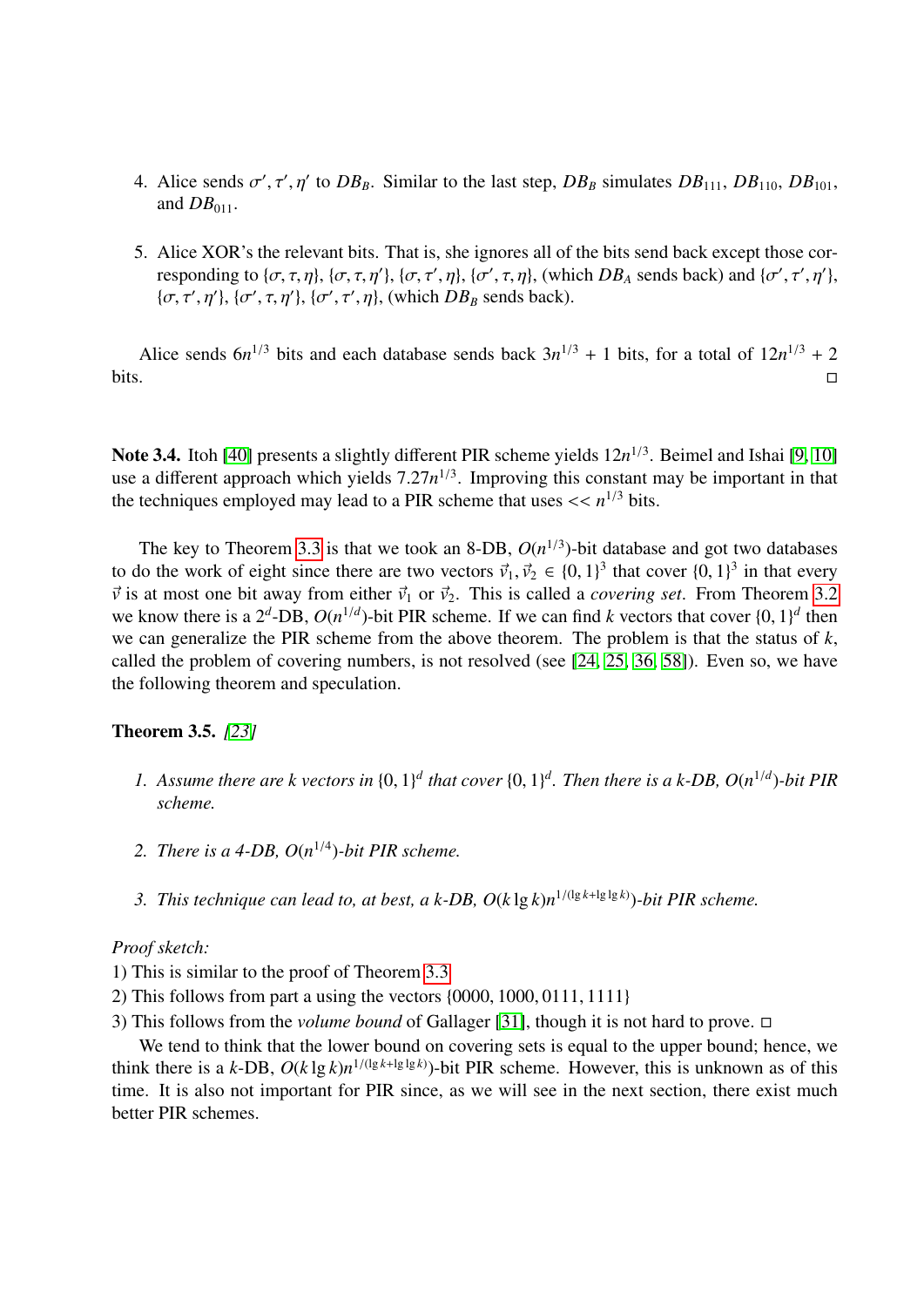# 3.3 A *k*-DB  $O(2^{k^2}n^{1/2k-1})$ -bit PIR Scheme

The PIR scheme in this section is by Ambainis [\[2\]](#page-27-3). The main new idea is to use recursion; however, to set up the recursion we need a lopsided protocol.

Lemma 3.6. *[\[2\]](#page-27-3) There is a 2-DB PIR scheme where the following hold.*

- 1. Both databases receive  $O(kn^{1/2k-1})$  bits.
- *2. One of the databases sends back O*(*kn*<sup>1</sup>/2*k*−<sup>1</sup> ) *bits.*
- 3. The other database sends back  $O(2^{2k}n^{2k-3/2k-1})$  bits.
- *4. Alice only needs*  $k + 1 = \Theta(k)$  *of the bits sent back by*  $DB_A$  *and*  $2^{2k-1} k 1 = \Theta(2^{2k})$  *bits send back by DB<sub>B</sub>.*

*Proof.* We will be simulating the  $2^{2k-1}$ -DB  $O(n^{1/2k-1})$ -bit PIR Scheme of Theorem [3.2](#page-3-0) with two databases. Hence we will be viewing the database as a  $2k - 1$ -dimensional array of 0's and 1's.  $DB_A$  will simulate the 2*k* databases that are of Hamming distance  $\leq 1$  from  $00 \cdots 0$   $DB_B$  will simulate the remaining  $2^{2k-1} - k - 1$  databases.

### 2-DB, Lopsided Information-Theoretic PIR Scheme

- 1. Alice wants bit  $x_{i_1,\dots,i_{2k-1}}$ .
- 2. Alice generates  $\sigma_1, \sigma_2, ..., \sigma_{2k-1} \in \{0, 1\}^{n^{1/2k-1}}$ .
- 3. For  $1 \le j \le 2k 1$  Alice forms  $\sigma'_j = \sigma_j \oplus i_j$ .
- 4. Alice sends  $\sigma_1, \ldots, \sigma_{2k-1}$  to  $DB_A$ . Alice sends  $\sigma'_1$  $\sigma'_{2k-1}$  to *DB*<sub>*B*</sub>.
- 5.  $DB_A$  simulates  $DB_{0\cdots 0}$  and all databases of Hamming distance of one from  $DB_{0\cdots 0}$  (using the  $n^{1/2k-1}$  PIR scheme described in Section [3.2\)](#page-4-1). This takes  $O(k \times n^{1/(2k-1)})$  bits (similar to the proof of Theorem [3.3\)](#page-4-0). Alice only uses the 2*k* bits corresponding to the correct guesses as to the queries that would have been asked.
- 6.  $DB_B$  simulates  $DB_{1\cdots 1}$  and all databases with index Hamming distance less than or equal to  $2k-3$  from  $1 \cdot \cdot \cdot 1$ , which means that it simulates the rest of the databases that  $DB_A$  does not simulate. A database of Hamming distance *h* transmits  $O(n^{h/2k-1})$  bits. The number of such databases is bounded by  $2^h$ . Hence there will be at most  $O(2^h n^{h/2k-1})$  bits transmitted from these databases back to Alice. Alice only uses the  $2^{2k-3}-2k$  bits corresponding to the correct guesses as to the queries that would have been asked.

 $\Box$ 

We use the lopsided PIR scheme to build a PIR scheme of the desired complexity.

<span id="page-6-0"></span>**Theorem 3.7.** [\[2\]](#page-27-3) For all k there is a k-DB  $O(2^{k^2}n^{1/2k-1})$ -bit scheme.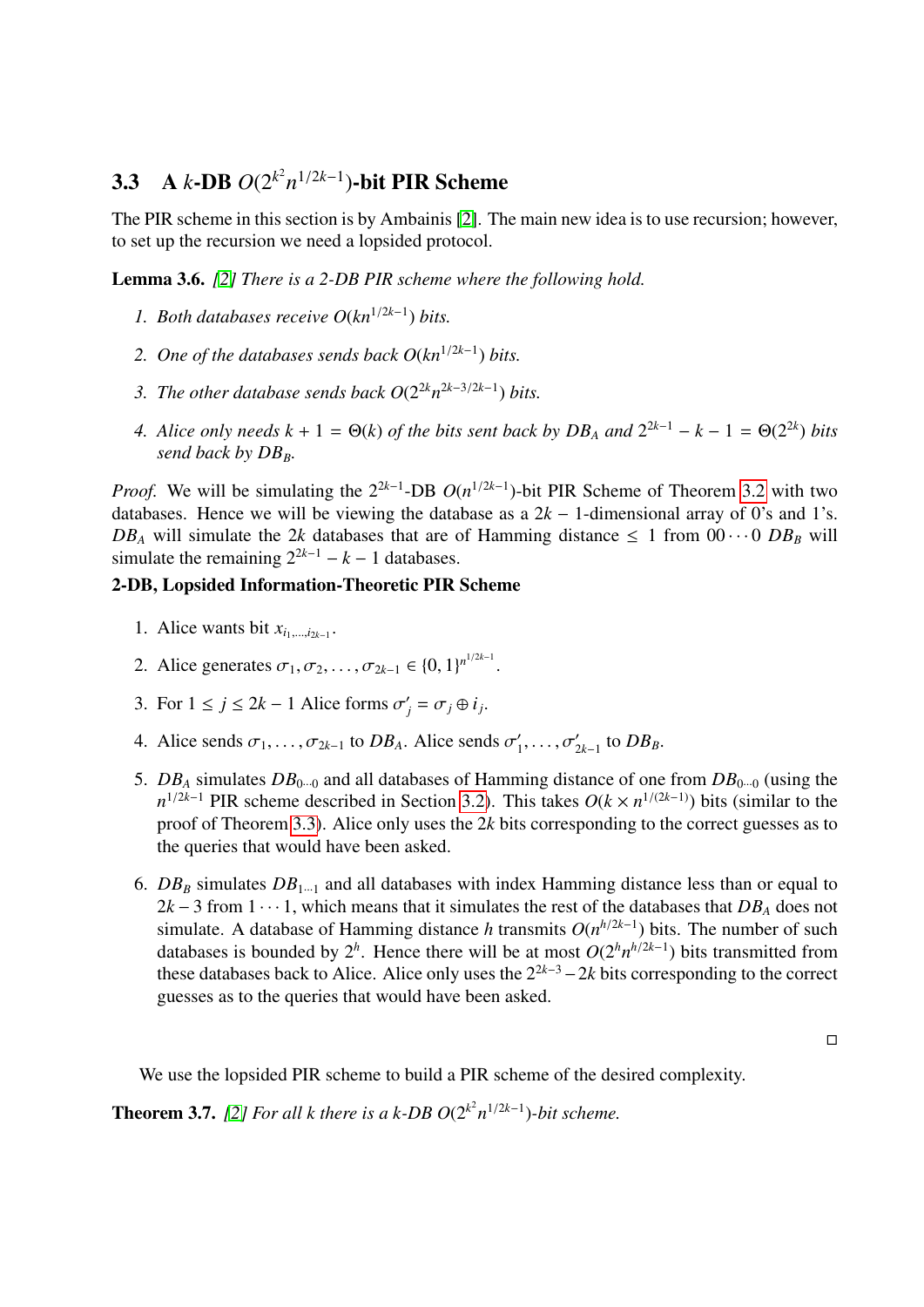### KEY IDEAS: The *k* databases simulate the two databases from the lopsides scheme. Since Alice only needs one bit of what the database is going to send her, apply the PIR scheme recursively to get that bit.

*Proof.* We build the PIR scheme by induction. The base case is the 2-DB  $O(n^{1/3})$ -bit PIR scheme from Theorem [3.3.](#page-4-0) Assume inductively that there is a  $k - 1$ -DB,  $O(2^{(k-1)^2}n^{1/(2k-3)})$ -bit scheme.

## *k*−DB,  $O(2^{k^2}n^{1/2k-1})$  Information-Theoretic PIR Scheme

- 1. Alice has *i* and wants  $x_i$ .
- 2. Alice begins to simulate the lopsided protocol by generating  $\sigma_1, \sigma_2, \ldots, \sigma_{2k-1} \in \{0, 1\}^{n^{1/2k-1}}$ . and forming, for  $1 \le j \le 2k - 1$ ,  $\sigma'_j = \sigma_j \oplus i_j$ .
- 3. Alice sends  $\sigma_1, \ldots, \sigma_{2k-1}$  to  $DB_1$  (who will simulate  $DB_A$ ) and  $\sigma'_1$  $\sigma'_{2k-1}$  to all of

 $DB_2, \ldots, DB_k$  (who will collectively simulate  $DB_B$ .  $\sigma_1, \ldots, \sigma_{2k-1} \in$  to  $DB_1$ . (Alice sends a total of  $O(k^2n^{1/2k-1})$  bits.)

- 4. *DB*<sub>1</sub> runs the lopsided PIR scheme as  $DB_A$  and hence sends Alice  $O(kn^{1/(2k-1)})$  bits.
- 5. Each of these databases  $DB_2, \ldots, DB_k$  runs the lopsided PIR scheme playing the role of  $DB_B$ , and computes  $O(2^{2k}n^{(2k-3)/(2k-1)})$  bits. These bits are not sent back to Alice, but are left at the database.
- 6. Alice and  $DB_2, \ldots, DB_k$  treat the  $O(2^{2k}n^{(2k-3)/(2k-1)})$  bits as a new database. Alice privately retrieves the  $\Theta(2^{2k})$  bits from the new database, using the  $(k-1)$ -DB PIR scheme inductively retrieves the  $\Theta(2^{2k})$  bits from the new database, using the  $(k-1)$ -DB PIR scheme inductively. This takes

$$
O(2^{2k} \times 2^{(k-1)^2} (n^{(2k-3)/(2k-1)})^{1/2k-3}) = O(2^{2k+k^2-2k+1} n^{1/2k-1}) = O(2^{k^2} n^{1/2k-1})
$$

bits.

This PIR scheme may appear to take more than two rounds. But note that the bits Alice sends in each round do not depend on previous rounds; hence the PIR scheme can be done in one round.

Note 3.8. Note that the dependence on *k* is large since the PIR scheme takes  $O(2^{k^2}n^{1/2k-1})$  bits. Itoh [\[40\]](#page-29-3) has a different protocol that has constant *k*!. Ishai and Kushilevitz use an entirely different technique (without recursion) and reduce it to  $O(k^3n^{1/2k-1})$  bits. These improvements are important since the new techniques they used evenutally lead to an PIR scheme using  $\lt \lt n^{1/2k-1}$  bits.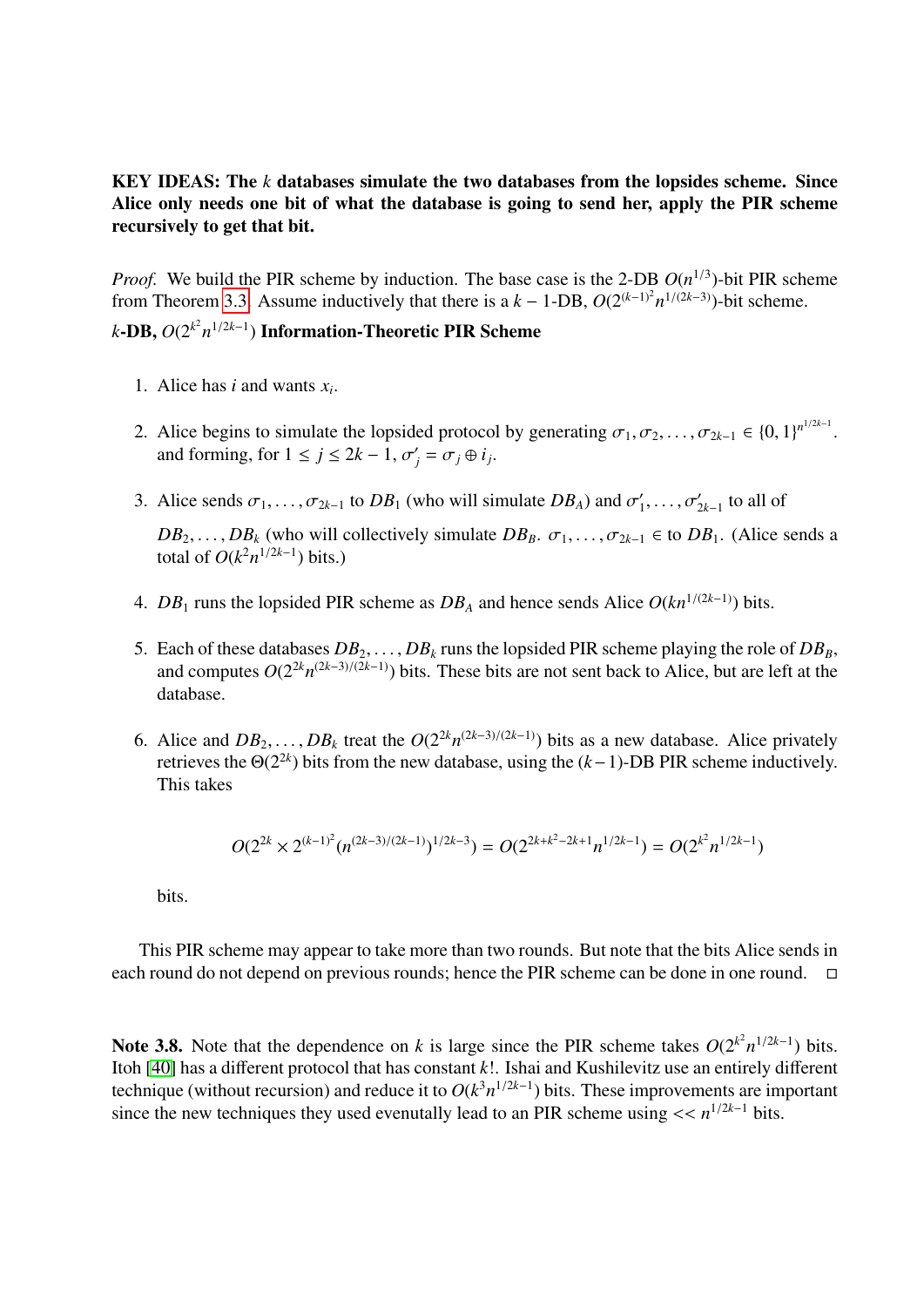# 3.4 A *k*-DB  $n^{O(\lg\lg k/k\lg k)}$ -bit PIR Scheme

The PIR scheme in this chapter is from Beimel et al. [\[12\]](#page-28-3).

#### KEY IDEA: View the database as a polynomial.

Let  $x \in \{0, 1\}^n$ , the database. *x* is  $x_1 \cdots x_n$ . We find a polynomial  $P_x$  that codes *x*. How does of this 2. The polynomial will have *m* variables (*m* to be picked later). There will be *n* vectors it do this? The polynomial will have *m* variables (*m* to be picked later). There will be *n* vectors *E*(1), ..., *E*(*n*)  $\in$  {0, 1}<sup>*m*</sup> such that

$$
(\forall i)[P_x(E(i))=x_i].
$$

Formally we proceed as follows

<span id="page-8-0"></span>**Definition 3.9.** Let  $x \in \{0, 1\}^n$ . We denote *x* as  $x_1 x_2 \cdots x_n$ . Note that  $x_i$  is the *i*th bit of *x*. Let *d*, *m* be such that  $\binom{m}{k} > n$ . Hence  $m > dn^{1/d}$ be such that  $\binom{m}{d}$  $\binom{m}{d} \geq n$ . Hence  $m \geq dn^{1/d}$ .

- 1. For all *i* ∈ [*n*], let *E*(*i*) be the *i*th element of {0, 1}<sup>*m*</sup> that has exactly *d* ones. We view *E*(*i*) as a vector of length *m*. For example if *F*(*i*) = 00110 we view it as (0, 0, 1, 1, 0) and hence can a vector of length *m*. For example if  $E(i) = 00110$  we view it as  $(0, 0, 1, 1, 0)$  and hence can plug it into a polynomial on 5 variables.
- 2. Let  $P_x(z_1, \ldots, z_m)$  be the polynomial in  $Z_2$  of degree *d* such that  $(\forall i)[P_x(E(i)) = x_i]$ . This is constructed as follows. Note that the expression

$$
\prod_{E(i)_j=1} z_j
$$

is 1 if  $(z_1, z_2, \ldots, z_m) = E(i)$ , and 0 if  $(z_1, \ldots, z_m)$  is any other  $E(i')$ . Hence the expression

$$
x_i \prod_{E(i)=1} z_j
$$

is  $x_i$  if  $(z_1, z_2, \ldots, z_m) = E(i)$ , and 0 if  $(z_1, \ldots, z_m)$  is any other  $E(i')$ . We will sum these<br>expressions to obtain an polynomial that on input  $F(i)$  only one term is ponzero, and that expressions to obtain an polynomial that, on input  $E(i)$ , only one term is nonzero, and that term has coefficient *x<sub>i</sub>*. Formally  $P_x(z_1, \ldots, z_m) = \sum_{i=1}^n x_i \prod_{E(i)=1} z_i$ .

3. Let  $(z_1, \ldots, z_m) = (\sum_{j=1}^k y_{1,j}, \ldots, \sum_{j=1}^k y_{m,j})$ . Let

$$
Q_x({y_{j,h}}), 1 \le j \le k, 1 \le h \le m) = P_x(\sum_{j=1}^k y_{1,j}, \ldots, \sum_{j=1}^k y_{m,j}).
$$

For each  $j \in [k]$  let  $V_j = \{y_{1,j}, \ldots, y_{m,j}\}.$ 

The PIR problem is equivalent to the following problem:

- 1. Alice has *E*(*i*).
- 2. The *k* databases have *P<sup>x</sup>* .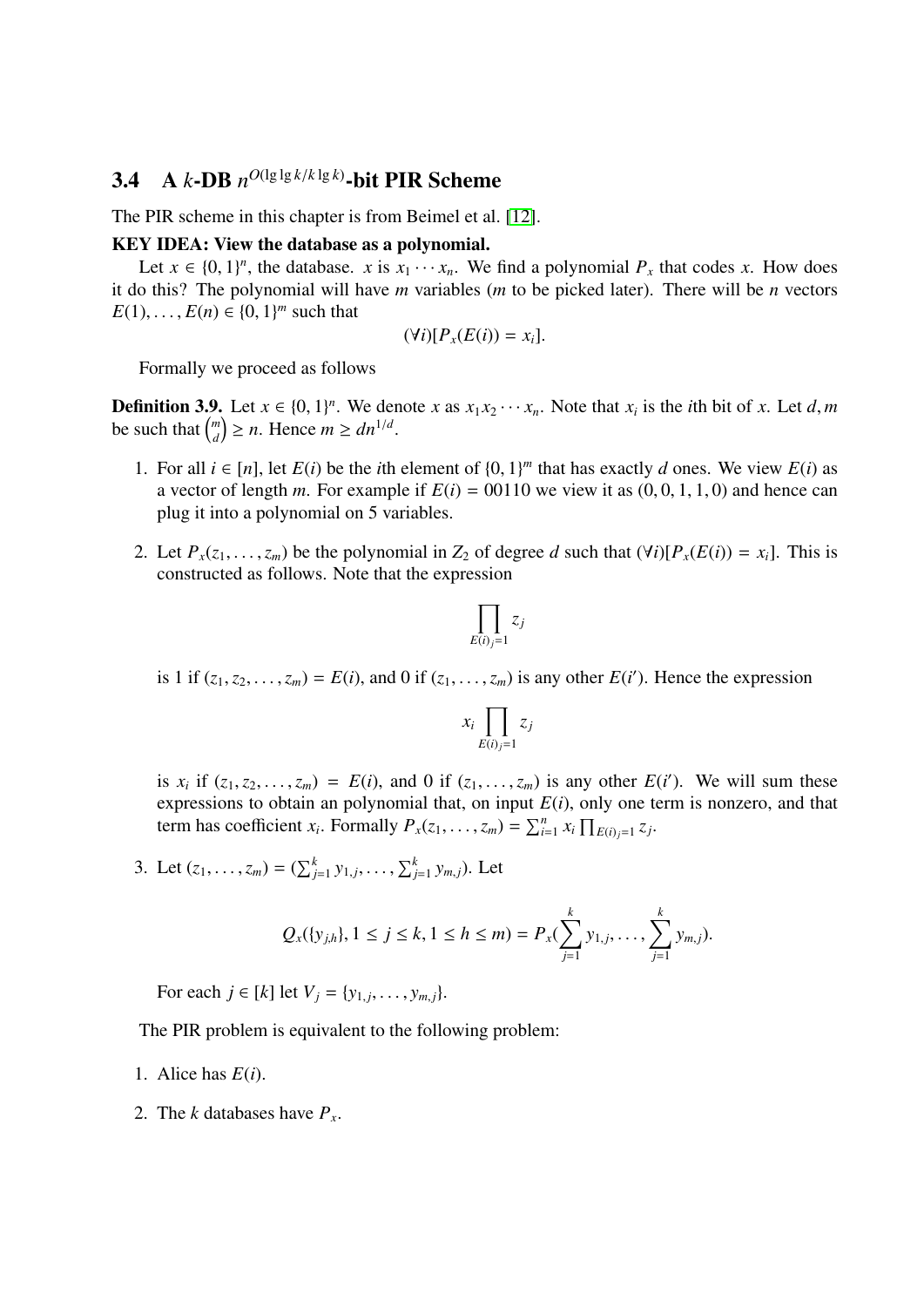3. Alice wants to know  $P_r(E(i))$  without the databases knowing anything about *i*.

We present the first few steps of a PIR scheme for this and then restate the problem. Partial PIR Scheme

- 1. Alice has *E*(*i*).
- 2. Alice generates  $Y_1, \ldots, Y_{k-1} \in \{0, 1\}^m$  and then forms  $Y_k$  such that  $\sum_{j=1}^k Y_j = E(i)$ .
- 3. For all *j* ∈ [*k*], Alice sends  $\{Y_1, \ldots, Y_k\} Y_j$  to  $DB_j$ . Hence Alice sends  $O(km)$  bits to each database  $O(km)$  bits total database,  $O(k^2m)$  bits total.

Each database has all but *m* variables of  $Q_x$ . Can they send Alice information so that she can evaluate  $Q_x({y_{j,h}}), 1 \le j \le k, 1 \le h \le m$ ?

We use this reformulation to obtain a  $O(k^3 n^{1/2k-1})$  PIR scheme. Alas, it is not the case that all of the key ideas are contained here. We will discuss how to modify it to obtain the desired PIR scheme.

## <span id="page-9-0"></span>**Theorem 3.10.** [\[9,](#page-27-7) [39,](#page-29-1) [10,](#page-27-4) [12\]](#page-28-3) For all k, there is a k-DB  $O(k^3 n^{1/2k-1})$ -bit scheme.

*Proof.* Let  $d = 2k - 1$ . Let  $m = \Theta(kn^{1/d})$  be such that  $\binom{m}{d}$  $\left(\begin{array}{c} m \\ d \end{array}\right) \geq n$ . Let  $Q_x, V_1, \ldots, V_k$  be as in Definition [3.9.](#page-8-0) We assign to each monomial *M* of  $Q_x$  the database that can best evaluate it. This is done before the PIR scheme begins.

- 1. If there exists  $j_0 \in [k]$  such that no variable of *M* is in  $V_{j_0}$  then assign *M* to  $DB_{j_0}$ . Note that  $DB_{i_0}$  will be able to evaluate *M*.
- 2. Assume for all  $j \in [k]$  some variable of  $V_j$  is in *M*. If there exists  $j_0 \in [k]$  such that only one variable of  $V_{j_0}$  is in *M*, then assign *M* to  $DB_{j_0}$ .
- 3. Assume for all  $j \in [k]$  two variables of  $V_j$  are in *M*. Then *M* has  $2k > d$  variables. Since  $Q_x$ is of degree *d* this cannot occur.

Let  $p_j$  be the sum of all the monomials assigned to  $DB_j$ . Note that once the  $y_{j',h}$  for  $j' \neq j$  are known,  $p_j$  is linear in  $\{y_{j,1}, \ldots, y_{j,m}\}$ . Hence  $p_j$  can be represented by an element of  $\{0, 1\}^m$ , and is *m* bits long *m* bits long.

*k*-DB *O*(*k* 3*n* <sup>1</sup>/2*k*−<sup>1</sup> ) PIR Scheme

- 1. Alice has *E*(*i*).
- 2. Alice generates  $Y_1, \ldots, Y_{k-1} \in \{0, 1\}^m$  and then forms  $Y_k$  such that  $\sum_{j=1}^k Y_j = E(i)$ .
- 3. For all *j* ∈ [*k*] Alice sends {*Y*<sub>1</sub>, . . . , *Y<sub>k</sub>*} − *Y<sub>j</sub>* to *DB<sub>j</sub>*. Hence Alice sends *O*(*k*<sup>2</sup>*m*) bits.
- 4. For each *j* ∈ [*k*] *DB*<sup>*j*</sup> finds  $p_j$  and sends it back to Alice. Each database is sending *m* bits, so this is *O*(*km*) bits total.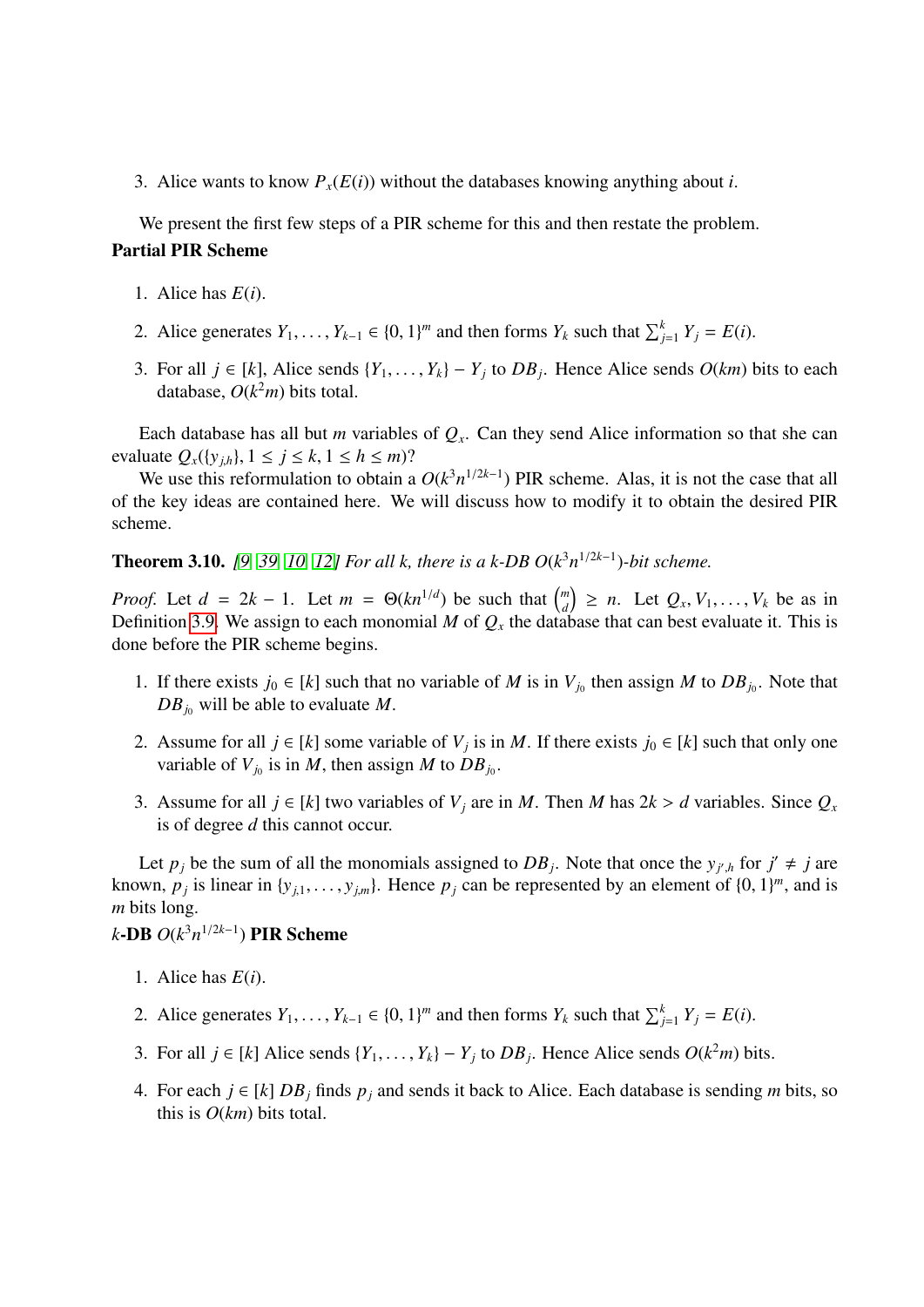5. Alice can evaluate all of the  $p_j$  that are sent and XOR them. This is the answer.

This takes 
$$
O(k^2m) = O(k^3n^{1/d}) = O(k^3n^{1/2k-1})
$$
 bits.

To extend this proof to general *k* we will need to take  $d \geq 2k$ . However, if  $d \geq 2k$  and we assign monomials to the database best able to compute it, the polynomial that a *DB* has been assigned may be quadratic in *m* variables and hence requires  $m^2 = n^{2d}$  bits to communicate. We sketch the ideas that are needed.

- 1. Let *k'*,  $\lambda$  be parameters to be chosen carefully. The polynomial  $P_x(\vec{z})$  is broken up into several pieces, some of which use  $\vec{z}$  and some of which use the v's. In particular, for each  $V \subset W$ pieces, some of which use  $\vec{z}$  and some of which use the *y*'s. In particular, for each  $V \subseteq [k]$ such that  $|V| \ge k'$  we have a polynomial  $P_V(z_1, \ldots, z_m)$ , and we have linear polynomials  $P_V(z_1, \ldots, z_m)$  $p_j(y_{k,j})$  such that
	- (a)  $P_x(z_1, \ldots, z_m) = P_x(\sum_{j=1}^k y_{1,j}, \ldots, \sum_{j=1}^k y_{m,j}) =$  $\sum_{V \subseteq [k], |V| \ge k'} P_V(z_1, \ldots, z_m) + \sum_{j=1}^k P_j(y_{1,j}, \ldots, y_{m,j}).$
	- (b)  $P_V$  and  $p_j$  both take *m* variables.
	- (c) The degree of  $P_V$  is  $\leq \lambda |V|$ .
	- (d) The degree of  $p_j$  is one (so  $p_j$  is linear).
	- (e) Note that  $P_x(E(i)) = \sum_{V \subseteq [k], |V| \ge k'} P_V(E(i)) + \sum_{j=1}^k p_j(y_{1,j}, \dots, y_{m,j}).$
- 2. For each  $V \subseteq [k]$ ,  $|V| = k'$ , the databases in *V* will be able to evaluate  $P_V(E(i))$ . Alice cannot give them  $E(i)$ ; however, it will turn out that there are not that many coefficients of  $P_V$  that Alice needs and she will be able to get these by a recursive call to the PIR scheme.

# <span id="page-10-1"></span>4 Conjectures that Imply sublinear PIR

In Section [3,](#page-3-1) we examined PIR schemes where the databases had unlimited computing power; hence we needed to replicate the database to achieve sublinear communication complexity. In this section we will look at sublinear PIR's where the database has computational limits.

### 4.1 Number Theoretic Conjectures

The Quadratic Residue Problem (see Definition [4.1\)](#page-10-0) is thought to be hard. Kushilevitz and Os-trovsky [\[46\]](#page-30-1) show that, assuming QR is hard, there is a 1-DB  $O(n^{\epsilon})$ -bit PIR scheme where  $\epsilon$  can<br>be taken to be aribrarily small. We present that PIR scheme. Cachin et al. [17] assume that the be taken to be aribrarily small. We present that PIR scheme. Cachin et al. [\[17\]](#page-28-5) assume that the Φ*-Hiding Problem* is hard and, from that, obtain a polylog PIR scheme. (The Φ-hiding problem is defined in| [\[17\]](#page-28-5).) We do not formalize or prove that theorem.

<span id="page-10-0"></span>**Definition 4.1.** Let  $z, m \in \mathbb{N}$ . Assume *z* is relatively prime to *m*. The number *z* is a *Quadratic Residue mod m* if there exists a number *a* such that  $a^2 \equiv z \pmod{m}$ . The *Quadratic Residue Problem* is, given (*z*, *<sup>m</sup>*), determine if *<sup>z</sup>* is a quadratic residue mod *<sup>m</sup>*.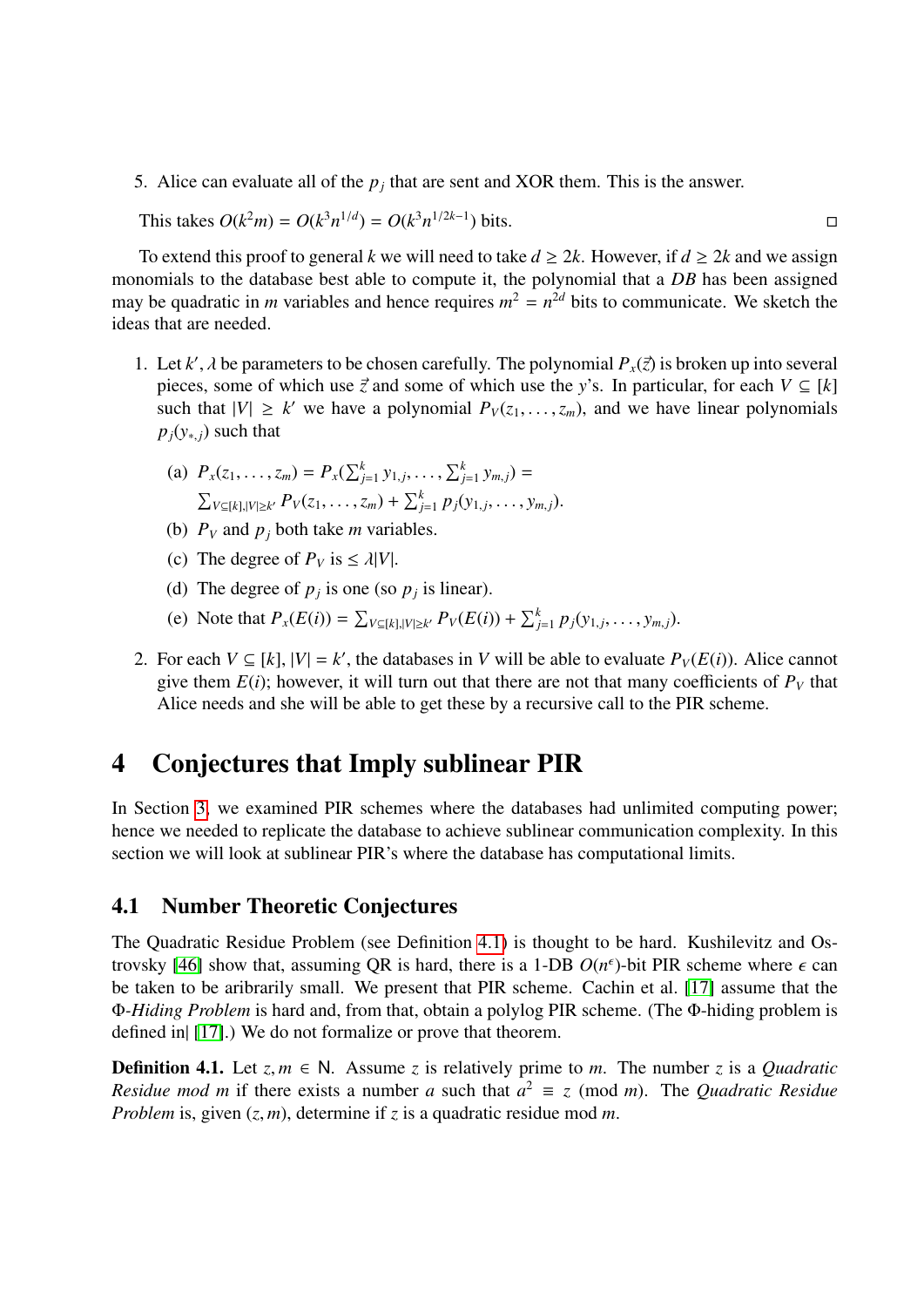We state the next theorem informally and only present the PIR scheme, not the proof that it is correct or private.

**Definition 4.2.**  $Z_n^*$  is the group of integers with underlying set  $\{x \mid \gcd(x,n)=1\}$  and the operation of multiplication mod *n*.

<span id="page-11-0"></span>Theorem 4.3. *[\[46\]](#page-30-1) Assume that the quadratic residue problem is 'hard' for m the product of two primes and*  $|m| \ge n^{\delta}$  ( $|m|$  *is the length of m, not its absolute value). Then there exists a 1-DB,*  $O(n^{1/2+\delta})$ -bit PIR scheme.

#### **KEY IDEA:** View the database as a  $\sqrt{n} \times$ √  $\overline{n}$  array. A new database is formed which relates to QR. √

*Proof sketch:* The database is viewed as a <sup>√</sup> *n* × *n* array of bits.

#### 1-DB PIR Scheme

- 1. Alice wants bit  $x_{i,j}$ .
- 2. Alice generates two primes  $p_1$ ,  $p_2$  of the same length such that  $m = p_1 p_2$  has length  $n^{\delta}$ .
- 3. Alice generates  $\sqrt{n}$  elements of  $Z_m^*$  which we call  $r_1, \ldots, r_{\sqrt{n}}$ . Alice makes sure that all of them are quadratic residues except *r*. Make sure that *r*, has Jacobi symbol 1 (i.e., it is a them are quadratic residues except  $r_i$ . Make sure that  $r_i$  has Jacobi symbol 1 (i.e., it is a non-square modulo both  $p_1$  and  $p_2$ .)
- 4. Alice sends  $m, r_1, \ldots, r_{\sqrt{n}}$  to the database. Note that this takes  $O(n^{\delta})$ √  $\overline{n}$ ) =  $O(n^{1/2+\delta})$  bits.
- 5. The database computes the following matrix.
	- (a)  $c_{a,b} = r_b^2$  if  $x_{ab} = 1$ ,
	- (b)  $c_{a,b} = r_b$  if  $x_{ab} = 0$ .
- 6. The database computes the products of the rows. In particular, for  $1 \le a \le$ √ *n* the database computes  $r_a = \prod_{b=1}^{\sqrt{n}}$  $\bigvee_{b=1}^{n} C_{a,b}$ .
- 7. The database sends over  $r_1, \ldots, r_{\sqrt{n}}$ . This takes  $O(n^{1/2+\delta})$  bits.
- 8. Alice sees if  $r_j$  is a QR. If it is then  $x_{i,j} = 1$ , otherwise  $x_{i,j} = 0$ .

We leave the proof that this is correct to the reader. The proof that this is private depends on a careful definition of what it means for the QR problem to be hard.  $\Box$ 

In the last step of the PIR scheme Alice receives  $n^{1/2+\delta}$  bits but only uses  $n^{\delta}$  of them. Hence we can do the last step recursively. In the PIR schemes current form this does not help; however, if we start with different dimensions and use the  $n^{1/2+\delta}$  protocol as a base case we can obtain a PIR scheme which takes  $n^{1/4+f(\delta)}$  bits. By repeating this we can obtain a PIR scheme with  $n^{\epsilon+f_{\epsilon}(\delta)}$  bits. We leave this to the reader.

Note 4.4. The PIR scheme above uses that  $Z_m^*$  is a group. Yamamur and Saito have generalized this scheme to any group in [\[59\]](#page-30-9). Mann [\[49\]](#page-30-10) has a similar scheme that is based on general assumptions.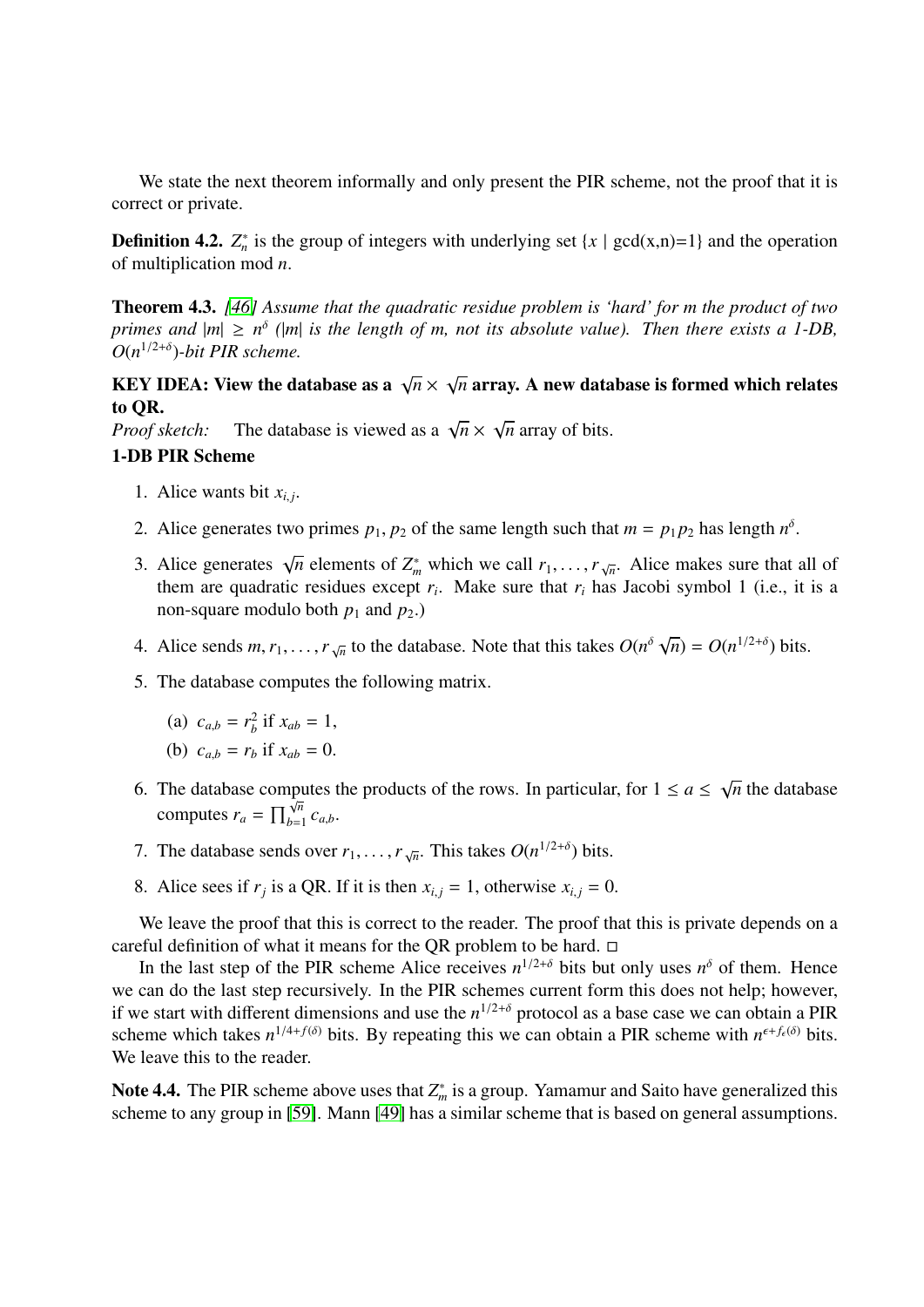# **4.2** One-way Functions Imply  $O(n^{\epsilon})$  2-DB PIRs

Chor and Gilboa [\[19\]](#page-28-4) show that if one-way functions exist then there is a 2-DB  $O(n^{\epsilon})$ -bit PIR scheme. Having a one-way function is equivalent to having a pseudorandom generator. We phrase the theorem in those terms and prove a scaled down version of it.

<span id="page-12-0"></span>**Theorem 4.5.** [\[19\]](#page-28-4) Let  $1 \le m \le n$ . Assume there is a function  $G : \{0,1\}^{\lg n} \to \{0,1\}^{(n/m)^{1/3}}$  such that  $\Delta$  *Alice and the databases can compute*  $G$  by the databases cannot deduce anything about z from *Alice and the databases can compute G but the databases cannot deduce anything about z from G*(*z*). Then there is a 2-DB  $O((n/m)^{1/3} + m \lg n)$ -bit PIR scheme. By taking  $m = n^{1/4}$  we obtain an  $O(n^{1/4} \lg n)$  PIR scheme.  $O(n^{1/4} \lg n)$  *PIR scheme.* 

### KEY IDEA: Alice does the  $O(n^{1/3})$ -bit PIR scheme from theorem [3.3](#page-4-0) on each row, but she sends short seed instead of long message.

*Proof.* We view the database as an  $m \times n/m$  bit matrix. We will determine *m* later.

# **2-DB**  $O((n/m)^{1/3} + m \lg n)$ -bit PIR scheme

- 1. Alice wants bit  $x_{i,j}$ .
- 2. Alice generates  $\sigma \in \{0, 1\}^m$  and lets  $\sigma' = \sigma \oplus i$ .
- 3. Alice acts as though she is going to run the PIR scheme in Theorem [3.3](#page-4-0) on the *i*th row to get the *j* bit. Alice prepares the queries  $q_1, q_2$  of length  $(n/m)^{1/3}$  that she would send to  $DB_1$  and  $DB_2$  but does not send them  $DB_2$  but does not send them.
- 4. For each column index *b*,  $1 \le b \le n/m$ , Alice generates  $s_b \in \{0, 1\}^{\lg n}$ .
- 5. Alice finds  $M_1, M_2 \in \{0, 1\}^{(n/m)^{1/3}}$  such that  $G(s_j) \oplus M_1 = q_1$  and  $G(s_j) \oplus M_2 = q_2$ . (This is not a typo- it really is  $G(s_i)$  both times) not a typo- it really is  $G(s_i)$  both times.)
- 6. Alice sends to  $DB_1$  the following:  $\sigma$ ,  $M_1$ ,  $M_2$ ,  $s_1$ ,  $s_2$ , ...,  $s_m$ . Alice sends to  $DB_2$  the following:  $\sigma', M_1, M_2, s_1, s_2, \ldots, s_m$ . (The total is  $O(m + (n/m)^{1/3} + m \lg n) = O((n/m)^{1/3} + m \lg n)$ .)
- 7. *DB*<sub>1</sub> sends back  $U_1 = \bigoplus_{\sigma(a)=1} ANS_1(M_1 \oplus G(s_a))$  and  $U_2 = \bigoplus_{\sigma(a)=0} ANS_2(M_1 \oplus G(s_a))$ . This is of length  $O((n/m)^{1/3})$ . (Recall that  $ANS_1(q)$  is the answer that  $DB_1$  gives when sent question  $a_1$ ) *q*.)
- 8. *DB*<sub>2</sub> sends back  $V_1 = \bigoplus_{\sigma'(a)=1} ANS_2(M_1 \oplus G(s_a))$  and  $V_2 = \bigoplus_{\sigma'(a)=0} ANS_2(M_1 \oplus G(s_a))$ . This is of length  $O((n/m)^{1/3})$ .
- 9. Note that the PIR scheme in Theorem [3.3](#page-4-0) that we are using has the following important property: if you give the two databases the same query, they will return the same answer. Hence we have, for all *a*,  $ANS_1(M_1 \oplus G(s_a)) = ANS_2(M_1 \oplus G(s_a))$  and  $ANS_1(M_2 \oplus G(s_a)) =$  $ANS_2(M_2 \oplus G(s_a))$ . Assume  $\sigma(i) = 1$  (the other case is similar). Hence  $U_1 \oplus V_1$  will mostly cancel out just leaving  $ANS_1(M_1 \oplus G(s_i)) = ANS_1(q_i)$ , and  $U_2 \oplus V_2$  will mostly cancel out just leaving  $ANS_2(M_2 \oplus G(s_i)) = ANS_2(q_i)$ , From these Alice can complete the simulation and recover *x<sup>i</sup>* .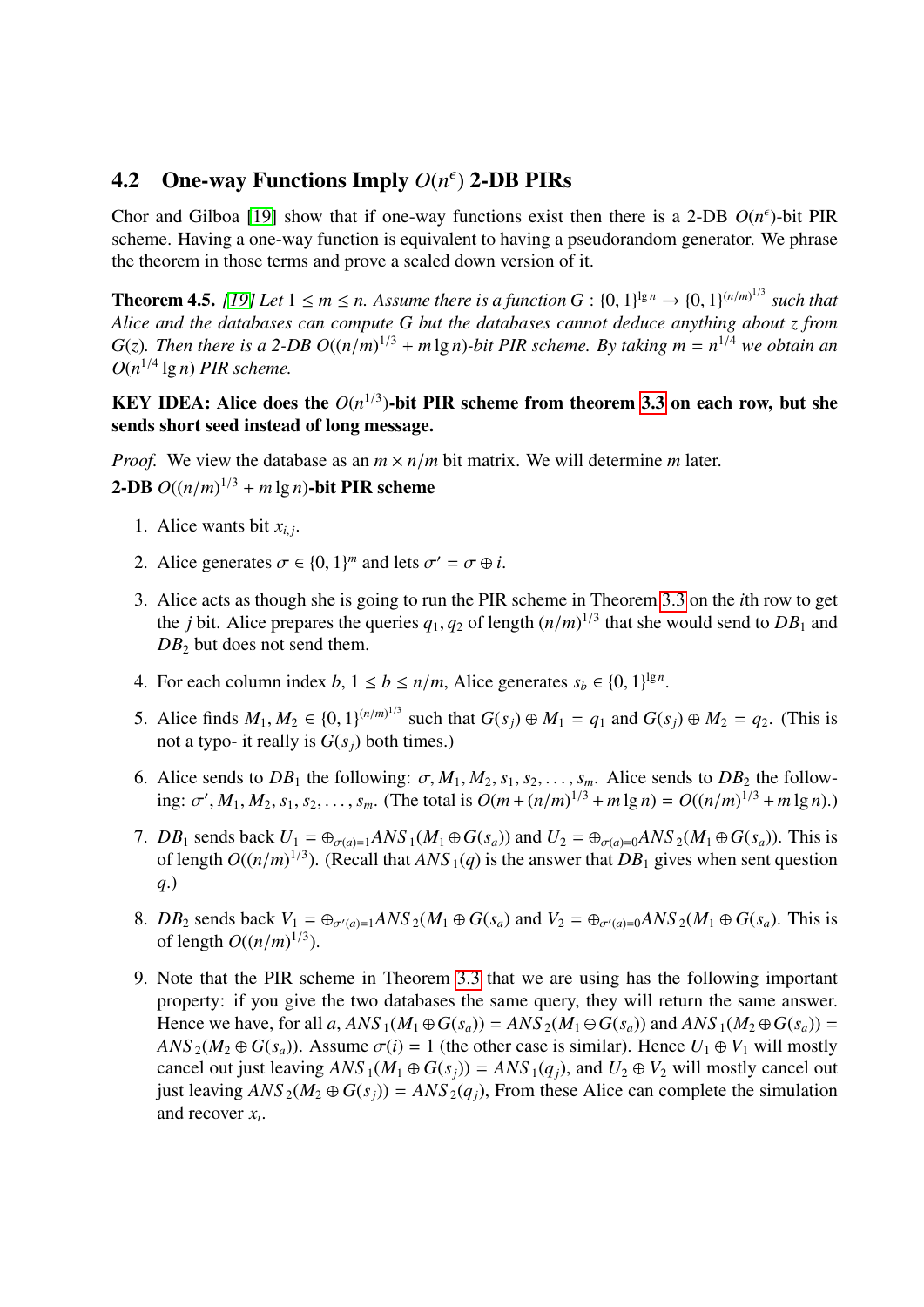The following theorem follows from the proof of Theorem [4.5.](#page-12-0) (A result that follows from a Theorem is called a Corollary. A result that follows from a proof is called a Porism.)

**Porism 4.6.** Assume that  $\alpha(n)$  is a function and  $1 \leq m \leq n$ . Assume that P is a 2-DB  $\alpha(n)$ -bit PIR scheme (possibly based on computational limits on the databases) where, for all queries *q* that that Alice could make,  $ANS_1(q) = ANS_2(q)$ . Assume there is a function  $G: \{0, 1\}^{\lg n} \to \{0, 1\}^{\alpha(n/m)}$ <br>such that Alice and the databases can compute *G* but the databases cannot deduce anything about such that Alice and the databases can compute *G* but the databases cannot deduce anything about *z* from  $G(z)$ . Then there is a 2-DB  $O(\alpha(n/m) + m \lg n)$  PIR scheme (based on the same limits as the of the original scheme plus the limits about *G*). Applying this to the 2-DB  $O(n^{1/4} \lg n)$ -bit PIR scheme from Theorem [4.5,](#page-12-0) with  $m = n^{1/5}$ , yields a 2-DB  $O(n^{1/5} \lg n)$ -bit PIR scheme.

**Corollary 4.7.** Assume that, for all  $\delta < 1$ , there exists  $G : \{0, 1\}^n \to \{0, 1\}^n$  such that Alice and the databases cannot deduce anything about z from  $G(z)$ . Then for *databases can compute G but the databases cannot deduce anything about z from G*(*z*)*. Then, for* all  $\epsilon$ , there is a 2-DB,  $O(n^{\epsilon})$ -bit PIR scheme.

If 1-DB PIR's are desired then a stronger assumption is needed. In particular, the following are known:

- 1. Stern [\[57\]](#page-30-11) and Mann [\[49\]](#page-30-10) have shown that any homomorphic encryption scheme implies  $n<sup>6</sup>$ (any  $\epsilon$  > 0) 1-DB PIR schemes exist.
- 2. Kushilevitz and Ostrovsky [\[47\]](#page-30-2) show that if there exists a One-way Trapdoor Permutation then there is an  $n - o(n)$  1-DB PIR scheme.
- 3. Certain assumptions about oblivious transfer imply 1-DB polylog-bits PIR schemes [\[45\]](#page-30-12). (Added at last minute- this Scheme has recently been broken. Details will appear.)

## 5 What Do 1-DB Sublinear PIRs Imply?

In this section we sketch a proof that 1-DB Sublinear PIR Implies OneWay Functions Exist and then summarize what else is known.

### 5.1 1-DB Sublinear PIR Implies OneWay Functions Exist

In Section [4](#page-10-1) we show that one-way functions imply sublinear 2-DB PIR schemes exist. We also noted that some conjectures imply 1-DB sublinear PIR schemes exist. The question arises as to what primitives are necessary. Beimel et al. [\[11\]](#page-28-6) show that if 1-DB sublinear PIR's exist then oneway functions exist. It is known that bit-commit (see [\[34\]](#page-29-6)) implies one-way functions [\[37\]](#page-29-7). We sketch a weak version of 'sublinear 1-DB PIR's imply one-way' by showing the following.

<span id="page-13-0"></span>Theorem 5.1. *[\[11\]](#page-28-6) If there is a 1-DB* (*n*/2)*-bit PIR scheme then there is a weak bit-commitment scheme.*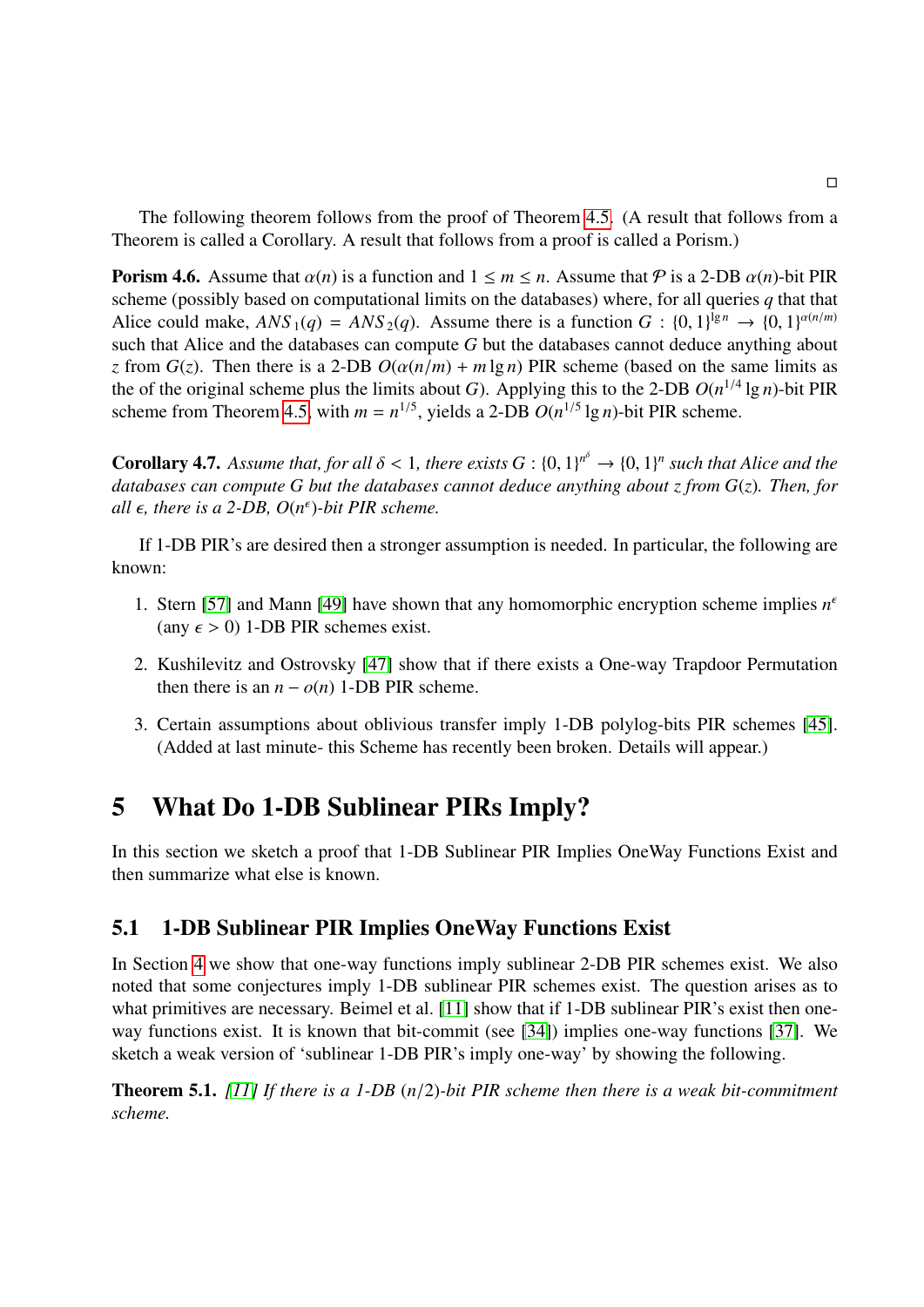*Proof sketch:*

Recall that *IP*(*x*, *<sup>y</sup>*) is the inner product mod 2 of *<sup>x</sup>* and *<sup>y</sup>*.

We will have Carol committing to a bit and David be the one she commits to (we do not use Alice and Bob since Alice is being used in another capacity throughout this paper.)

Assume that there is 1-DB  $(n/2)$ -bit PIR scheme  $P$ . We use it to build the following bit-commit scheme.

PHASE ONE: Carol commits to bit *b*.

- 1. Carol has bit *b*.
- 2. Carol generates  $x, y \in \{0, 1\}^n$ . David generates  $i \in [n]$ .
- 3. Carol and David exercise the PIR scheme  $P$  with Carol having database x and David having index *i*. Note that at the end David knows *x<sup>i</sup>* and Carol does not know *i*.
- 4. Carol sends David *y* and  $IP(x, y) \oplus b$ .

Before giving phase two we claim that David cannot possibly deduce anything about *b* after Phase one. Assume that he could. Then the following is a communication protocol (no privacy involved) for the IP problem where Carol has *x*, David has *y*, and at the end of the protocol they both know something about IP $(x, y)$ . The protocol takes  $n/2$  bits, which violates the lower bound on the randomized communication complexity of IP of Chor and Goldreich [\[21\]](#page-28-10).

- 1. Carol has *x*, David has *y*.
- 2. David generates  $i \in [n]$ .
- 3. Carol and David exercise the PIR scheme  $P$  with Carol having database x and David having index *i*. Note that at the end David knows *x<sup>i</sup>* and Carol does not know *i*.
- 4. David generates  $c \in \{0, 1\}$  (independent of everything else) and uses it as the bit sent from Carol at step 4 of the Commit protocol.
- 5. Using the above together with  $y$ , David outputs his prediction  $b'$  for  $b$  as we are assuming he can.
- 6. David computes  $b' \oplus c$  as a prediction for IP(*x*, *y*) and transmits this prediction to Carol.<br>(Since Carols choice of *h* in the commit protocol is uniformly distributed. Davids view here (Since Carols choice of *b* in the commit protocol is uniformly distributed, Davids view here is identical to his view in the commit protocol. Hence *c* conveys just as much information as  $b \oplus IP(x, y)$  did.)

We now exhibit PHASE TWO

1. Carol has *x*, *y* ∈ {0, 1}<sup>*n*</sup> and *b* ∈ {0, 1}. David has *i*, *x<sub>i</sub>*, *y*, and IP(*x*, *y*) ⊕ *b* .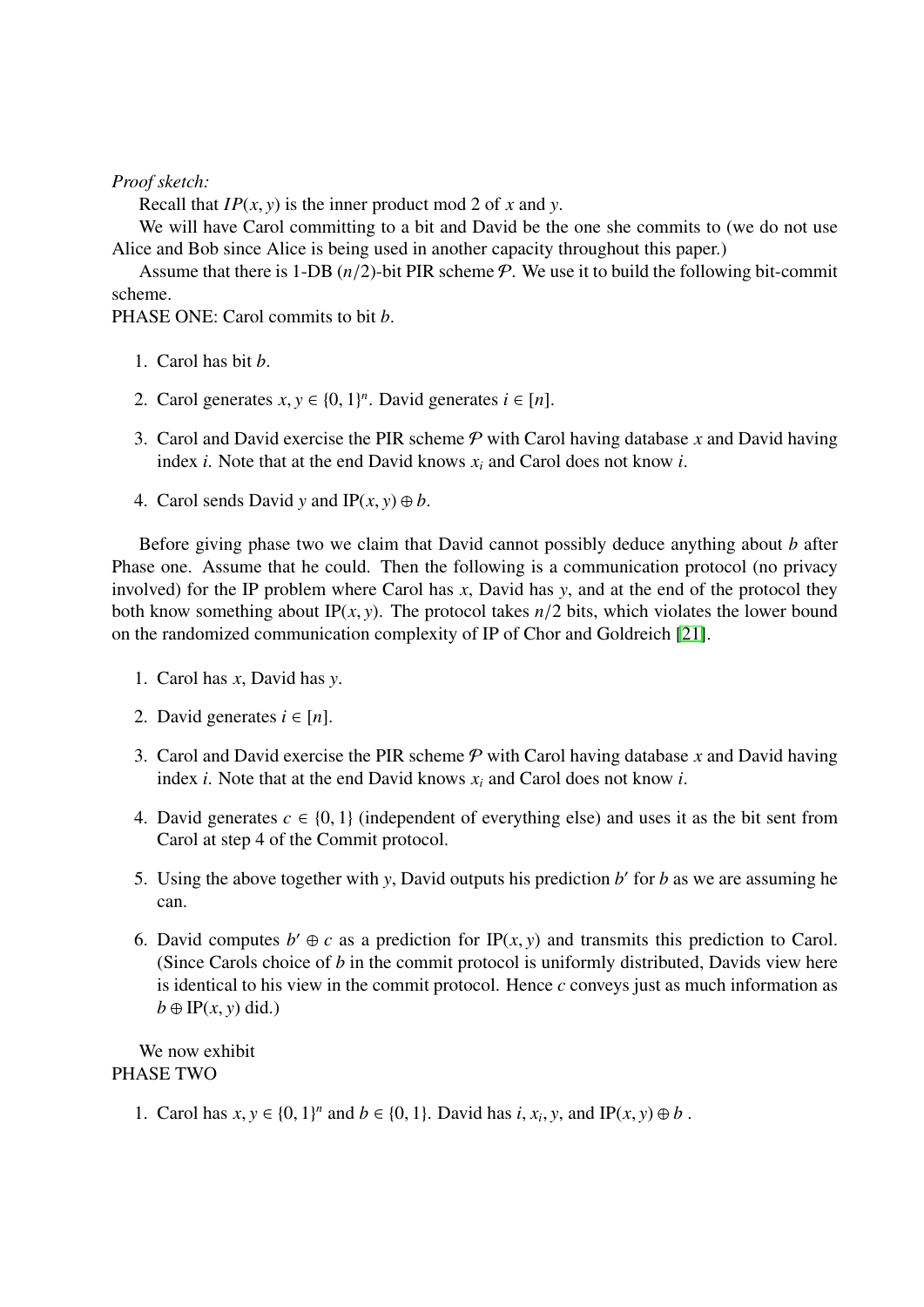- 2. Carol sends David *x*.
- 3. David verifies that  $x_i$  is what it should be. (Carol did not know  $i$  so she must give David the correct *x*.)
- 4. David computes  $IP(x, y)$  and can then deduce *b* easily.

#### $\Box$

## 5.2 Summary of What is Known about Computational PIR

#### Notation 5.2.

- 1. *One-Way* means there exists a one-way function. This is known to be equivalent to the existence of pseudorandom generators.
- 2. *One-Way-Perm-Trap* means that there exists a one-way permutation with a trapdoor. Intuitively this means that if you know the trapdoor (e.g., the factors of a number) then you can compute the inverse.
- 3. *HES* means that there exists a homomorphic encryption scheme.
- 4. *OT* is oblivious transfer. It is known that 1-out-of-2 OT and 1-out-of-*n* OT are equivalent [\[26\]](#page-29-8). It is clear that 1-out-of-*n* sublinear OT and SPIR (see Section [7.2\)](#page-19-0) are equivalent.

The following summarizes what is known about assumptions for sublinear 1-DB PIR. One-Way-Perm-Trap  $\implies$  1-DB  $(n - o(n))$ -bit PIR [\[47\]](#page-30-2)  $(n - o(n))$ -bit PIR  $\implies$  OT [\[53\]](#page-30-3)  $OT \implies$  One-Way One-Way  $\implies$  2-DB  $o(n)$ -bit PIR [\[19\]](#page-28-4)

 $\text{HES} \implies 1-\text{DB } n^{\epsilon}$ -bit PIR [\[49,](#page-30-10) [57\]](#page-30-11)

Impaglizzo and Rudich [\[38\]](#page-29-9) show that a proof that OT can be implemented using one-way functions only (without trapdoor), which does not relativize, would, roughly speaking, lead to a proof that  $P \neq NP$  that does not relativize. They consider this evidence that proving such a result is going to be difficult. Since OT is equivalent to SPIR, and SPIR is close to PIR, it is unlikely that we can obtain sublinear PIR from one-way functions.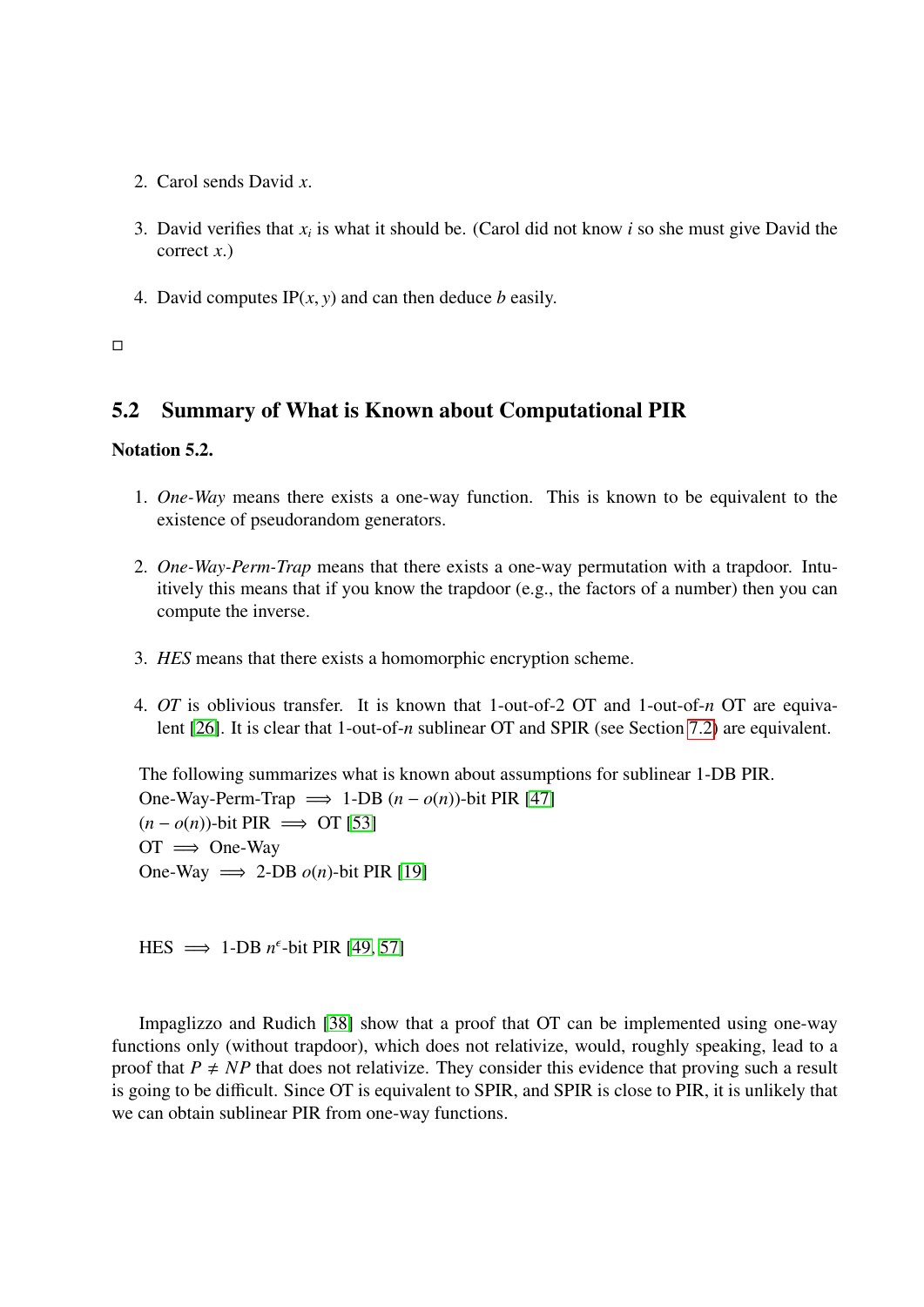# 6 Retrieving Different Types of Data

### 6.1 PIR by Blocks

In the standard model Alice only wants one bit. It is more realistic that Alice wants a block of bits. What if the data is partitioned into blocks of *m* each and Alice wants an entire block. She could invoke a PIR scheme *m* times. Can she do better? This question was raised by Chor et al. [\[23\]](#page-28-1).

**Definition 6.1.** [\[23\]](#page-28-1) Let  $\ell, n, k, n \in \mathbb{N}$ . The  $PIR(\ell, n, k)$  problem is as follows: There are *k* databases each with the same  $x \in \{0, 1\}^n$ . The *x* is broken up into *n*/ $\ell$  blocks of  $\ell$  each. Alice<br>wants to privately retrieve  $\ell$  consecutive hits. Note that  $\mathcal{PTR}(\ell, n, k)$  problem can be solved by  $\ell$ wants to privately retrieve  $\ell$  consecutive bits. Note that  $PIR(\ell, n, k)$  problem can be solved by  $\ell$ iterations of a *k*-DB PIR scheme.

The following theorem appeared in [\[23\]](#page-28-1). We give a different proof, from [\[41\]](#page-29-10), which we will need in Section [8](#page-23-0)

<span id="page-16-0"></span>**Theorem 6.2.** [\[23,](#page-28-1) [41\]](#page-29-10) The  $PIR(\ell, n, 2)$  problem can be solved with  $O(n/\ell + \ell)$  bits.

#### KEY IDEA: Use ⊕ on blocks

*Proof.* The database consists of  $n/\ell$  blocks of  $\ell$  bits each. View it as an  $n/\ell$  by  $\ell$  array. We denote the blocks  $B_1, \ldots, B_{n/\ell}$ .

## $PIR(\ell, n, 2)$  Scheme

- 1. Alice wants the *i*th row.
- 2. Alice generates  $\sigma \in \{0, 1\}^{n/\ell}$ . Alice sets  $\sigma' = \sigma \oplus i$ . Alice sends  $\sigma$  to  $DB_1$  and  $\sigma'$  to  $DB_2$ .<br>(Alice sends  $O(n/\ell + \ell)$  bits) (Alice sends  $O(n/\ell + \ell)$  bits.)
- 3. *DB*<sub>1</sub> returns  $\tau = \bigoplus_{\sigma(j)=1} B_j$ . *DB*<sub>2</sub> returns  $\eta = \bigoplus_{\sigma'(j)=1} B_j$ . (The databases send *O(* $\ell$ ) bits.
- 4. Alice computes  $B_i = \tau \oplus \eta$ .

The number of bits communicated is  $O(n/\ell + \ell)$ .

Note 6.3. If  $\ell = n^{\delta}$  then the above PIR scheme takes  $O(n^{\max{\{\delta, 1-\delta\}}})$ . Contrast this to using the  $O(n^{1/3})$ -bit PIR scheme (Theorem 3.3)  $n^{\delta}$  times which results in a  $O(n^{1/2+\delta})$ -bit PIR scheme which  $O(n^{1/3})$ -bit PIR scheme (Theorem [3.3\)](#page-4-0)  $n^{\delta}$  times which results in a  $O(n^{1/2+\delta})$ -bit PIR scheme, which is clearly worse.

The proof can be generalized to obtain the following.

#### Theorem 6.4. *[\[23,](#page-28-1) [20\]](#page-28-11)*

- *1. For any constant*  $k \geq 2$ *, and for any*  $\ell$ ,  $\ell \geq n^{1/k-1}$ *, there exists an O*( $\ell$ )*-bit*  $PIR(\ell, n, k)$  scheme *scheme.*
- *2. For any constant*  $k \geq 2$ *, and for any*  $\ell$ *, there exists an O*( $n^{1/2k-1}$ *k*/2*k*−1)*-bit*  $\mathcal{PIR}(\ell, n, k)$  *PIR scheme.*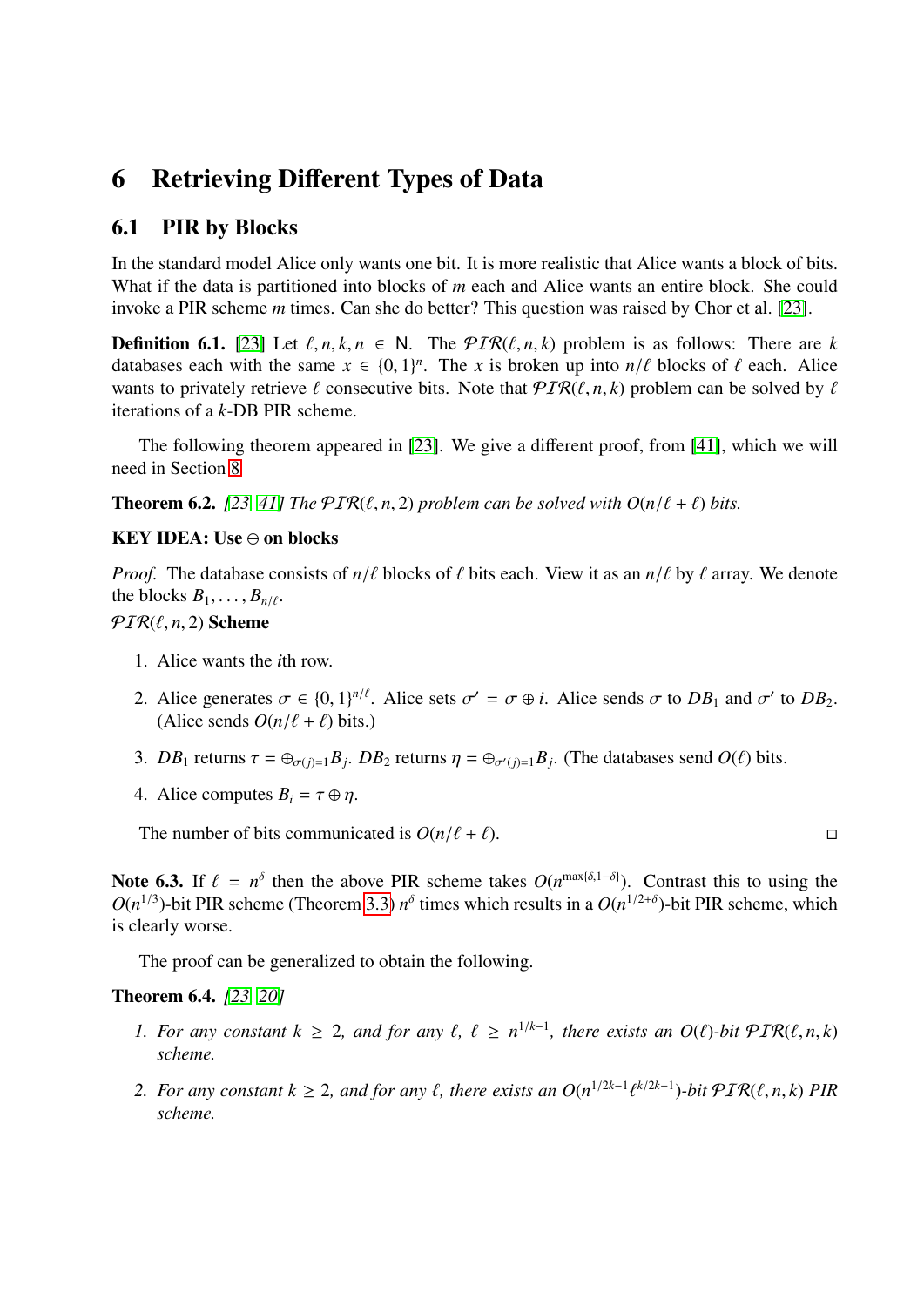## <span id="page-17-0"></span>6.2 PIR by Keyword

What if the database is a list of good stocks to buy and Alice just wants to know if BEATCS Inc. is a good stock? This does not fit our framework since she does not know exactly where in the database that information would be. This problem was considered by Chor and Gilboa [\[20\]](#page-28-11).

**Definition 6.5.** [\[20\]](#page-28-11) Let  $\ell, N, k \in \mathbb{N}$ . The PrivatE Retrieval by KeYwords problem with parameters, (henceforth  $\mathcal{PERKY}(\ell, N, k)$ ) is as follows. There are *k* databases and they each have the same list of *N* strings of length  $\ell$ . Alice has a string  $w \in \{0, 1\}^{\ell}$ . Alice wants to determine if *w* is on the list<br>without the databases knowing apything about *w* without the databases knowing anything about *w*.

**Theorem 6.6.** [\[20\]](#page-28-11) There exists an  $O((N + \ell)(\lg N))$ -bit  $\mathcal{P}\mathcal{ERKY}(\ell, N, k)$  scheme.;

### KEY IDEA: The words are sorted. Alice uses block PIR and binary search

*Proof.* The databases store the strings in lexicographic order. Both Alice and the database can view the set of strings as one string of length  $N\ell$ . Alice will first retrieve the middle string on the list using the PIR-block scheme of Theorem [6.2.](#page-16-0) (This takes  $O(N + \ell)$  bits.) If the string is retrieved is lexicographically less than *w* then Alice knows that *w* is in the second half. If the string is retrieved is lexicographically more than *w* then Alice knows that *w* is in the second half. If the string is retrieved is *w* then Alice knows that *w* is in the list but cannot stop here or else the database will know what she was looking for (so she flips a coin to decide to go right or left). In all three cases Alice proceeds on either a real or fake binary search to determine if *w* is in the database. The entire process takes  $O((N/\ell + \ell)(\lg N))$  bits.

Note 6.7. Using perfect hash functions  $\mathcal{PERKY}(\ell, N, k)$  can be solved in  $O(N + \ell)$  bits [\[20\]](#page-28-11).

# 7 Variants of PIR and CPIR

## 7.1 Robust PIR Schemes

In the standard PIR model the databases never break down (return no answer) and are never Byzantine (return a false answer). Beimel and Stahl [\[14\]](#page-28-12) consider what can be done if some of the databases break down or return false answers.

Definition 7.1. [\[14\]](#page-28-12) A *k-out-of-m PIR scheme* is an *m*-DB PIR scheme that works even if only *k* of the databases send back answers (the rest return nothing). Note that a standard *k*-DB PIR scheme is a *k*-out-of-*k* database PIR scheme. Note also that if there is a *k*-DB *b*(*n*)-bit PIR scheme then there is an easy  $\binom{m}{k}$  $\binom{m}{k}$ *b*(*n*)-bit *k*-out-of-*m* PIR scheme (have each *k*-sized subset of the *m* databases execute the original PIR scheme). Note also that the following 2-round solution works: in the first round send one bit to each DB and ask it to return that bit, which suffices to see which DB's are functioning. In this section we only consider 1-round solutions.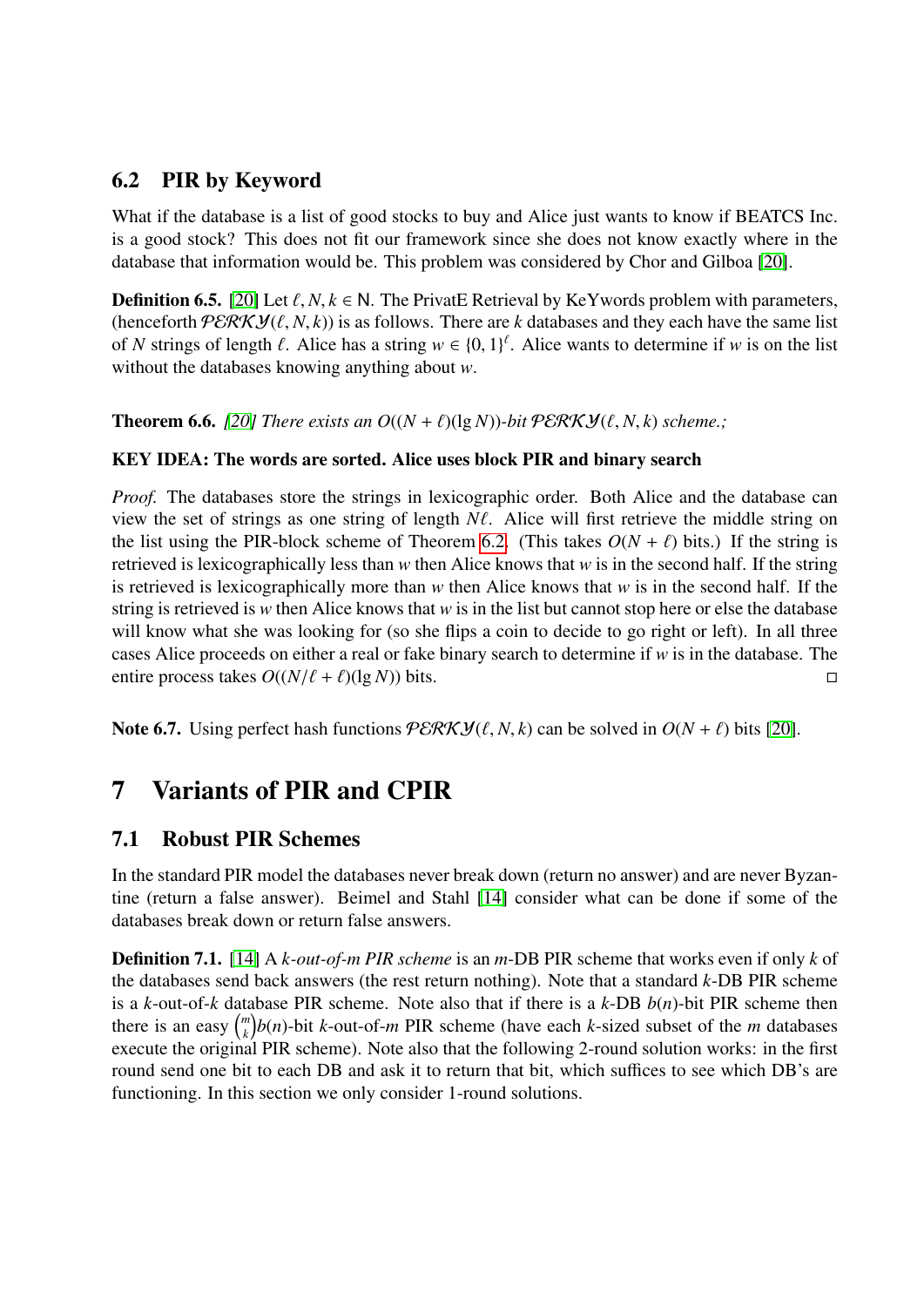<span id="page-18-0"></span>Theorem 7.2. *[\[14\]](#page-28-12) If there is a 2-DB 1-round b*(*n*)*-bits PIR scheme then there is a 2-out-ofm databases O*(*b*(*n*)*m* lg *m*)*-bit PIR scheme. Hence, using Theorem [3.3,](#page-4-0) there is a 2-out-of-m O*(*n* <sup>1</sup>/<sup>3</sup>*m* lg *m*)*-bit PIR scheme.*

*Proof.* We assume *m* is a power of 2. Number the databases  $DB_{\sigma}$  as  $\sigma \in \{0, 1\}^{\lg m}$ .

- 1. Alice wants  $x_i$ .
- 2. Alice generates questions for two databases as though she is going to execute the 2-DB PIR scheme. Repeat this  $(\lg m) - 1$  times. Now Alice has  $\lg m$  query pairs  $(Q_i[0], Q_i[1])$  as  $j = 1, \ldots, \lg m$ . Note that Alice has not sent anything yet.
- 3. For each  $\sigma$  Alice sends database  $DB_{\sigma}$  one query from the pair  $(Q_i[0], Q_i[1])$  by sending

$$
Q_1[\sigma(1)]Q_2[\sigma(2)]\cdots Q_{\lg m}[\sigma(\lg m)].
$$

This takes  $O(b(n)m \lg m)$  bits.

4. Each  $DB_\sigma$  sends back the answers it would send back to those queries. This takes  $O(b(n)m \lg m)$ bits.

Note that, for all  $\sigma$  and *j*, database  $DB_{\sigma}$  does not get both a  $Q_i[0]$  and  $Q_i[1]$ . Hence this is private. Also note that even if only two databases  $DB_{\sigma}$  and  $DB_{\tau}$  respond, and if *j* is such that  $\sigma(j) \neq \tau(j)$ , then these two databases will give you some pair of queries  $(Q_j[0], Q_1[1])$ . This will suffice to find x. suffice to find  $x_i$ . . В последните пример, на селото на селото на селото на селото на селото на селото на селото на селото на село<br>Селото на селото на селото на селото на селото на селото на селото на селото на селото на селото на селото на

Note 7.3. There is an alternative proof of Theorem [7.2](#page-18-0) that uses Shamir's secret sharing [\[56\]](#page-30-13).

For the general case perfect hash families are used to obtain the following.

**Theorem 7.4.** [\[14\]](#page-28-12) There is a k-out-of-m  $2^{\tilde{O}(k)}n^{2\lg\lg k/k\lg k}m\lg m$ -bit PIR scheme.

We now look at the case where some databases can answer with the wrong information.

**Definition 7.5.** [\[14\]](#page-28-12) Let  $b, k, m \in \mathbb{N}$ . A *b*-Byzantine *k*-out-of-*m* PIR scheme is an *m*-DB PIR scheme that works even if only *k* of the PIR schemes return answers and  $\leq b$  of them return incorrect answers. (Note that the *b* bad databases do not collude.)

**Theorem 7.6.** [\[14\]](#page-28-12) There is a  $k/3$ -Byzantine robust k-out-of-m  $O(kn^{1/(\lfloor k/3 \rfloor m \lg m})$ -bit PIR scheme.

What if the *b* bad databases collude? In this case we will allow any *b* databases to collude and hence we can use the terminology of Section [7.4.](#page-21-0)

Theorem 7.7. *[\[14\]](#page-28-12) Assume b* < *<sup>k</sup>*/3*. There is a b-private b-Byzantine k-out-of-m*  $O(\frac{k}{3})$  $\frac{k}{3b}n^{1/(k-1)/3t}$ *m* lg *m*)-*bit PIR scheme.* 

These last two theorems use polynomial interpolation.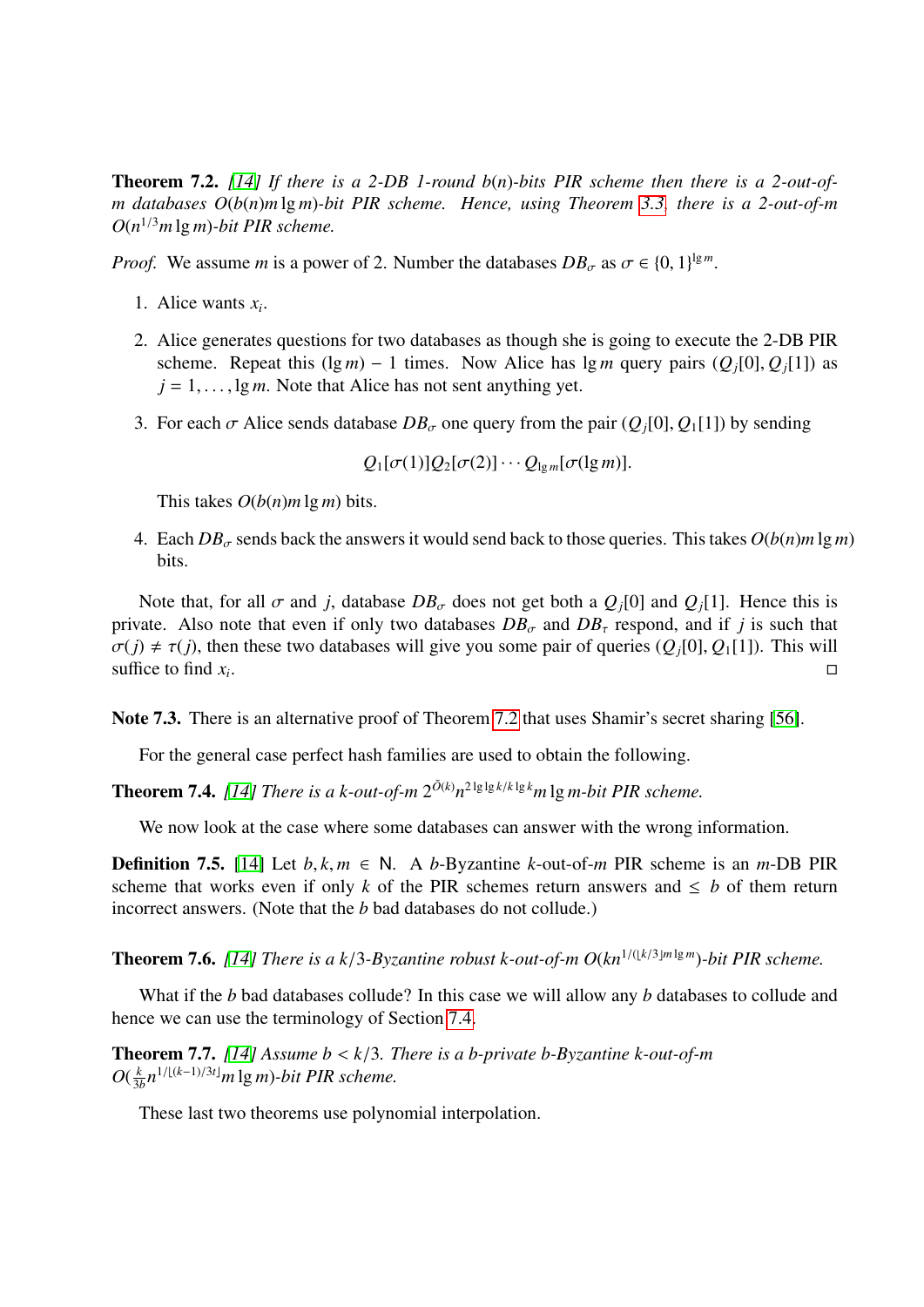## <span id="page-19-0"></span>7.2 Symmetric PIR Schemes

In the standard model Alice may end up learning more than the one bit she is curious about. Gertner et al. [\[33\]](#page-29-11) considered the the question of preventing Alice from learning any more than *x<sup>i</sup>* .

Definition 7.8. [\[33\]](#page-29-11) A *Symmetric PIR* scheme (henceforth SPIR) is a PIR scheme where, at the end, Alice learns nothing more than *x<sup>i</sup>* . We will allow the databases to share a common random string; however, the length of that string will be one of our parameters. There are two types of SPIR:

- 1. Those where Alice is honest-but-curious (she will follow the PIR scheme but will try to use the information gathered to find out more information).
- 2. Those where Alice is dishonest (she may choose to not follow the PIR scheme in order to find out some information).

We will need to look at the complexity of a PIR scheme slightly differently than usual to state the next theorem.

**Definition 7.9.** A *1-round* ( $\alpha(n)$ ,  $\beta(n)$ )*-bit PIR scheme* is a PIR scheme where Alice sends a string of length  $\alpha(n)$  and then receives, from each database, a string of length  $\beta(n)$ .

**Theorem 7.10.** *[\[33\]](#page-29-11)* Let  $k \geq 2$ . Assume there exists  $\mathcal{P}$ , a k-DB 1-round  $(\alpha(n), \beta(n))$ -bit PIR scheme. *Then there exists a 1-round*  $(k + 1)$ -*DB*  $(\alpha(n) + (k + 1) \lceil \lg n \rceil, \beta(n) + 1)$ -bit SPIR scheme  $P'$  that uses<br>*a shared random string of length n*,  $P'$  works in the honest-but-curious model. We obtain using a shared random string of length n.  $P'$  works in the honest-but-curious model. We obtain, using *Theorem* [3.3,](#page-4-0) *a* 3-DB  $O(n^{1/3})$ -bit SPIR scheme.

#### *Proof sketch:*

We prove the  $k = 2$  case; the extension is obvious. We do not include the proofs of security. The databases are  $DB_0$ ,  $DB_1$ ,  $DB_2$  and all have  $x \in \{0, 1\}^n$  as well as a shared random string  $r \in \{0, 1\}^n$ .<br>It will turn out that  $DB_0$  does not need r It will turn out that  $DB_0$  does not need *r*.

- 1. Alice has *i*. We take  $i \in \{0, \ldots, n-1\}$  since we will be using mod *n* arithmetic. Alice sends queries to  $DB_1$  and  $DB_2$  as she would in PIR scheme  $P$  (this takes  $2\alpha(n)$  bits). She then generates  $\Delta \in \{0, ..., n-1\}$ . Alice sends  $\Delta$  to  $DB_1$  and  $DB_2$ , and sends  $i' \equiv i - \Delta \pmod{n}$  to  $DB_2$  (this takes la *n* bits)  $DB<sub>0</sub>$  (this takes  $\lg n$  bits).
- 2.  $DB_1$  and  $DB_2$  compute *r'* which is *r* shifted cyclically  $\triangle$  places to the right. Then  $DB_1$  and *DB*<sub>2</sub> compute  $x' = x \oplus r'$ . *DB*<sub>1</sub> and *DB*<sub>2</sub> answer the query Alice sent to them as if the database was *x'*. (This takes  $\beta(n)$  bits.)
- 3.  $DB_0$  sends  $r_{i'}$ . (This takes one bit.)
- 4. Alice reconstructs  $x'_i$  and then computes  $x_i = x'_i \oplus r_{i'}$ . (Note that  $x'_i = x_i \oplus r_{i'}$  so  $x'_i \oplus r_{i'} =$  $x_i \oplus r_{i'} \oplus r_{i'} = x_{i}$ .)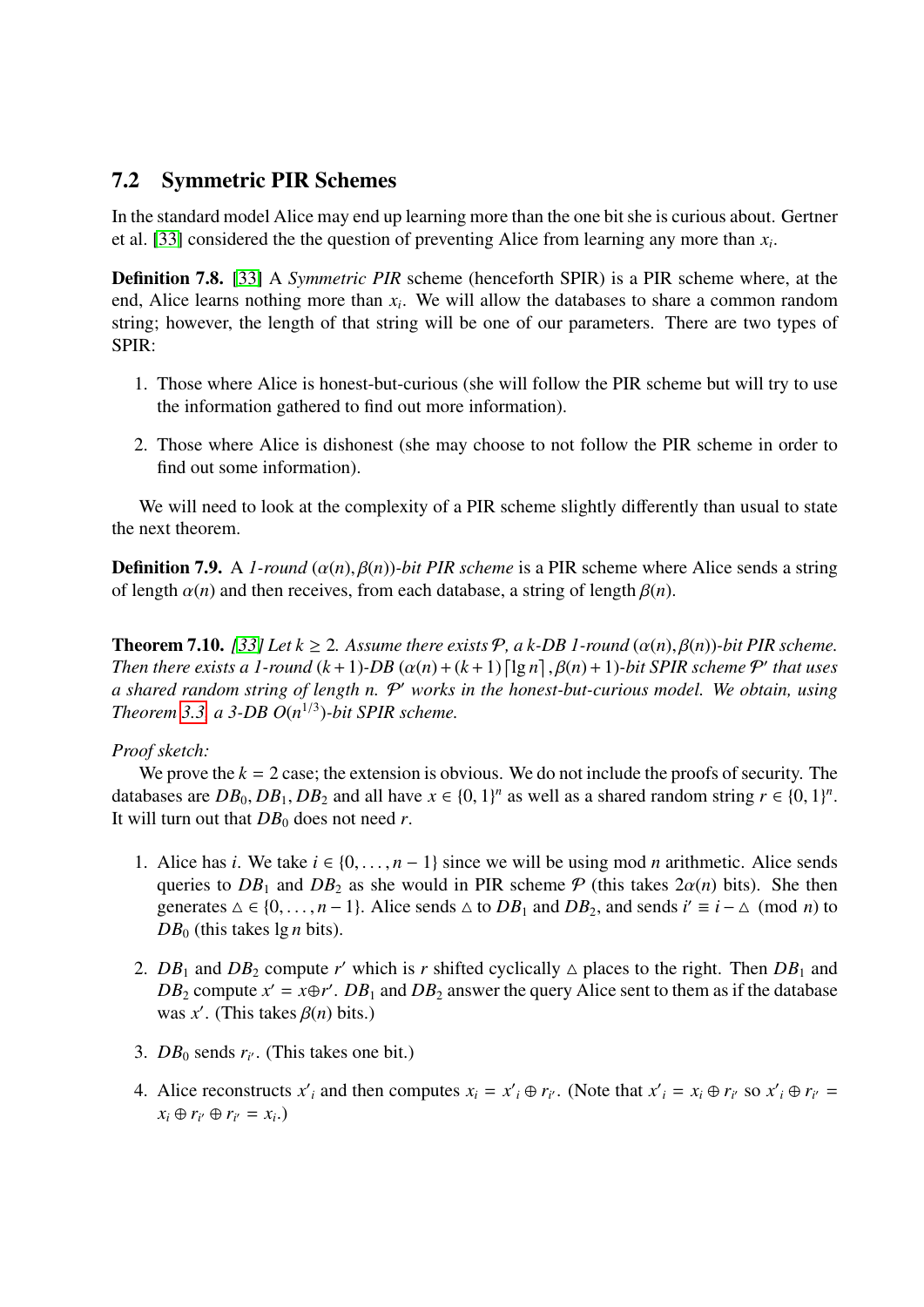$\Box$ 

For the case where Alice is dishonest a new primitive is introduced called *Conditional Disclosure of Secrets* which is a generalization of *t*-out-of-*m* secrets sharing [\[56\]](#page-30-13). It is used to obtain the following results.

**Theorem 7.11.** [\[33\]](#page-29-11) Assume there exists  $P$ , a 1-round k-DB  $(\alpha(n), \beta(n))$ -bit PIR scheme. Then *there exists a 1-round*  $(k + 1)$ *-DB*  $(\alpha(n) + (k + 1) \lceil \lg n \rceil, 2\beta(n))$ *-bit SPIR scheme*  $\mathcal{P}'$  *that uses a shared random string of length*  $O(n + \beta(n))$   $\mathcal{P}'$  *and works when Alice is dishanest. We obtain shared random string of length*  $O(n + \beta(n))$ *. P' and works when Alice is dishonest. We obtain,*<br>using Theorem 3.3, a 3-DB  $O(n^{1/3})$ -bit SPIR scheme *using Theorem [3.3,](#page-4-0) a 3-DB O*(*n* 1/3 )*-bit SPIR scheme.*

The above theorems are very general in that they take *any* PIR schemes and modify them to form a SPIR scheme. The next theorem is proven by taking a particular PIR scheme, the one from Theorem [3.7,](#page-6-0) and modifying it.

**Theorem 7.12.** [\[33\]](#page-29-11) For every constant  $k \ge 2$  there exists a k-DB SPIR scheme with communica*tion complexity and shared randomness O*(*n* <sup>1</sup>/2*k*−<sup>1</sup> ) *which works when Alice is dishonest.*

**Theorem 7.13.** [\[33\]](#page-29-11) There exists a  $\lceil \lg n + 1 \rceil$  database  $O(\lg^2 n \lg \lg n)$ -bit SPIR scheme with communication complexity and shared randomness  $O(\lg^2 n \lg \lg n)$  which works when Alice is dishon*est.*

The notion of SPIR has also been looked at in the context of computational PIR by Mishra and Sarkar [\[50,](#page-30-14) [51\]](#page-30-15). Their main result assumes that both quadratic residue (see Definition [4.1\)](#page-10-0) is hard, and the XOR assumption (to be defined below) is true. The XOR assumption was first articulated in [\[50\]](#page-30-14). They claim to have theoretical results and simulations as evidence for it.

Definition 7.14. [\[50,](#page-30-14) [51\]](#page-30-15) The following is the XOR assumption. Let *N* be the product of two primes that are roughly the same length. Let *x*, *y* be picked from  $\{0, \ldots, N\}$  at random. Let  $z = x \oplus y$ . Then

$$
\text{Prob}(x \in \text{QR} \land y \in \text{QR} \mid z) = 1/4
$$
\n
$$
\text{Prob}(x \in \text{QR} \land y \notin \text{QR} \mid z) = 1/4
$$
\n
$$
\text{Prob}(x \notin \text{QR} \land y \in \text{QR} \mid z) = 1/4
$$
\n
$$
\text{Prob}(x \notin \text{QR} \land y \notin \text{QR} \mid z) = 1/4
$$

We state the following informally.

Theorem 7.15. *[\[50,](#page-30-14) [51\]](#page-30-15) If the quadratic residue problem is hard and the XOR assumption is true then there is a 1-DB SPIR of complexity*  $O(n^{\epsilon})$  *where*  $\epsilon$  *depends on the particular hardness* assumption for quadratic residue problem. This scheme works when Alice is dishonest *assumption for quadratic residue problem. This scheme works when Alice is dishonest.*

The above Theorem follows more generally (and under weaker assumptions) from a general PIR to SPIR transformation by Naor and Pinkas [\[52\]](#page-30-16). This transformation takes any PIR scheme and, using a logarithmic number of oblivious transfers, turns it into a (computational) SPIR scheme. Since PIR implies OT, we get that in the computational setting PIR implies SPIR with no further assumptions and with a minor increase to the communication complexity. (NOTEthe above paragraph is quoted word for word from an email from Yuval Ishai.)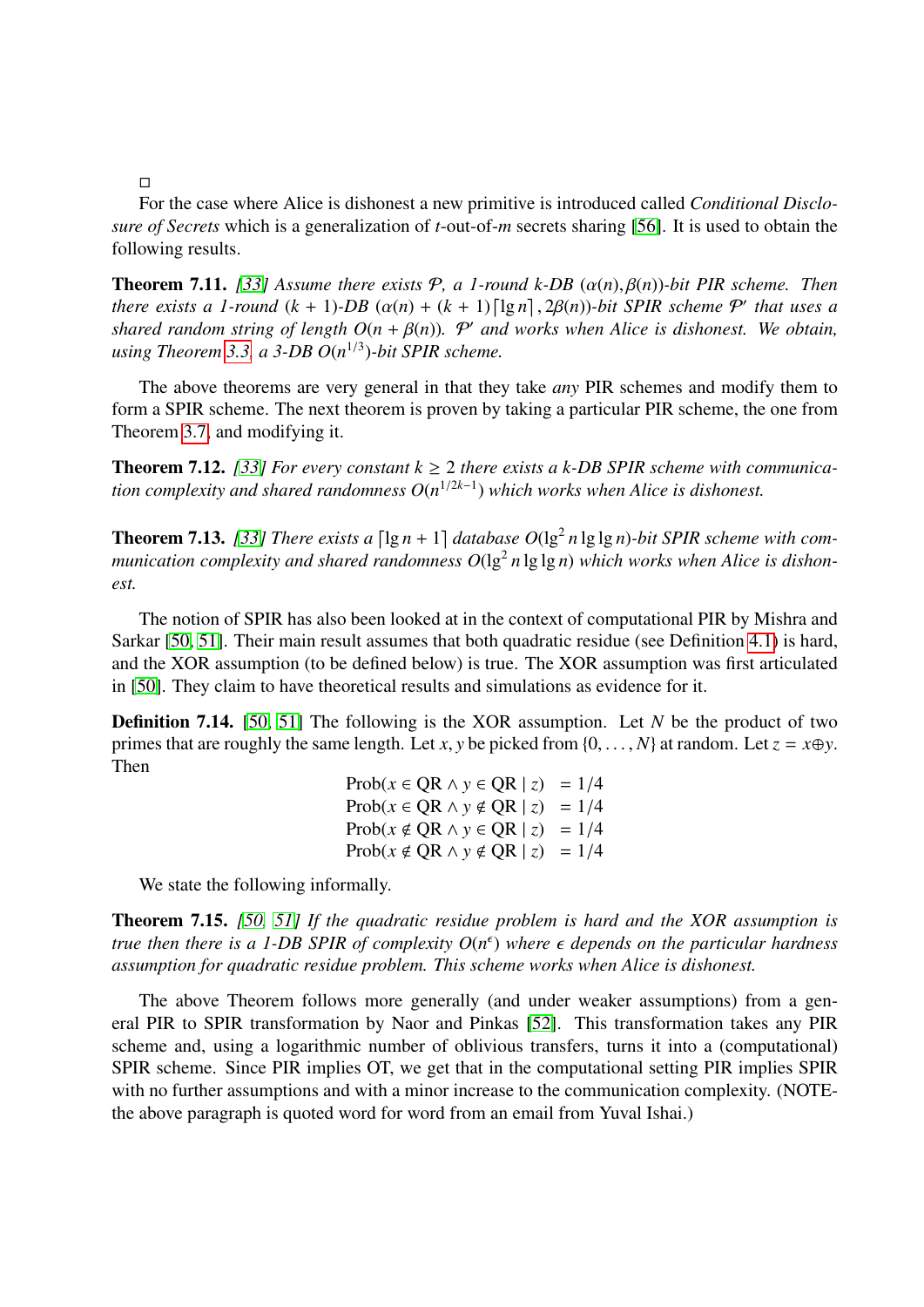## 7.3 Information-Theoretic PIR without Replication

In the standard model there are several copies of the database, which may be a security risk. This problem was addressed by Gertner et al. [\[32\]](#page-29-12). Ideally we would like the databases themselves to not be able to (separately) deduce anything about *x*. Even more ideal– we want no *t* databases to be able to collude to find out anything about *x*.

Theorem 7.16. *[\[32\]](#page-29-12) Assume there exists a k-DB* α(*n*)*-bit PIR scheme. Assume further that the only queries that Alice asks are of the form "give me*  $\bigoplus_{a \in T} x_a$ " *Then there is a*  $(t + 1)k$ *-DB*  $2\alpha(n)$ *-bit PIR scheme such that if any t databases collude they still cannot deduce anything about x.*

*Proof sketch:* We will do the *t* = 2 case; the generalization is obvious. The databases will be called  $DB_1^1, DB_2^1, DB_1^2, DB_2^2, DB_1^3, DB_2^3, \ldots, DB_1^k, DB_2^k$ . For  $1 \le j \le k$  the database  $DB_1^j$  will have a random string  $r_1^j$  $\mu_1^j$  ∈ {0, 1}<sup>*n*</sup> and *DB*<sup>*j*</sup></sup> will have *r*<sup>*j*</sup></sup> *y* information about *r*  $\frac{1}{2}$  such that  $r_1^j \oplus r_2^j = x$ . Note that none of the databases have any information about *x*.

- 1. Alice has *i*.
- 2. Alice simulates the PIR scheme  $\varphi$  as follows: if she wants to make the query  $\oplus_{a \in T} x_a$  of database *j*, she makes it to both  $DB_1^j$  and  $DB_2^j$ . She gets back bits  $b_1$  and  $b_2$ . The bit  $b = b_1 \oplus b_2$  is the answer to her query. Note that this takes  $2\alpha(n)$  bits.
- $\Box$

The paper also considers the case where one of the databases has *x* but the others, even if they work together, cannot obtain any information about *x*. This is called "total independence"

**Theorem 7.17.** [\[32\]](#page-29-12) Assume there exists  $P$  *k-DB*  $\alpha$ (*n*)*-bit PIR scheme. Then there is a* 2*k* + 1*-DB* α(*n*) lg *n-bit SPIR scheme such that one of the database has x and all the rest, even if they collude, cannot learn anything about x.*

## <span id="page-21-0"></span>7.4 *t*-private PIR Schemes

In the basic model we assumed that none of the databases talk to each other. Chor et al. raised the question of what happens if some of the databases talk to each other. A PIR scheme is *t*-private [\[22\]](#page-28-2) if no subset of *t* of them can determine anything about *i*. Note that standard PIR schemes are 1 private.

Let  $k, t \in \mathbb{N}$ .

- 1. Chor et al. [\[22\]](#page-28-2) show that there is a *t*-private, *k*-DB, *O*(*tn<sup>t</sup>*/*<sup>k</sup>* ) PIR scheme [\[22\]](#page-28-2). This paper uses polynomial interpolation.
- 2. Ishai and Kushilevitz [\[39,](#page-29-1) [10\]](#page-27-4) have shown the following. Let *d* be such that

$$
k = \min\left\{ \left\lfloor dt - \frac{d+t-3}{2} \right\rfloor, dt - t + 1 - (d \mod 2) \right\}.
$$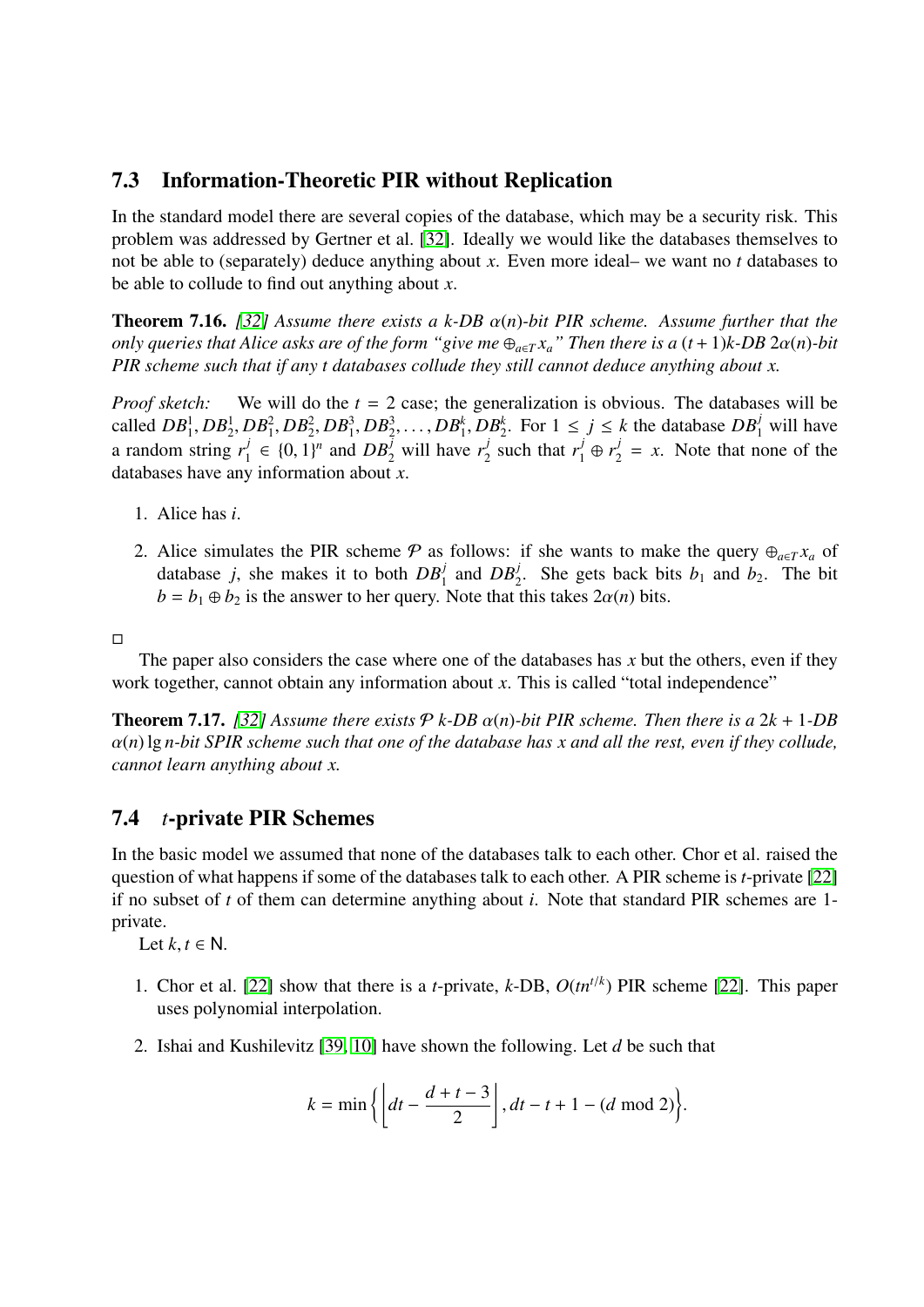Then there is a *t*-private, *k*-DB,  $O(k^2)$  $\binom{k}{t}$  $n^{1/d}$ )-bit PIR scheme. This paper uses linear algebra and secret sharing [\[56\]](#page-30-13).

- 3. Beimel and Ishai [\[9,](#page-27-7) [10\]](#page-27-4) show that there is a *t*-private, *k*-DB,  $O(n^{1/[(2k-1)/t]})$ -bit PIR scheme. This papers uses polynomials in a manner similar to that of Theorem [3.10,](#page-9-0) combined with secret sharing [\[56\]](#page-30-13). The technique can be seen as a precursor to the proof of Theorem [3.10.](#page-9-0)
- 4. Blundo et al [\[16\]](#page-28-13) show that there is a *t*-private, *k*-DB, *O*(*k* √ *n*)-bit PIR scheme. This uses blocks of bits and XOR. The result is of interest when  $t > k/2$ .

## 7.5 PIR's with Preprocessing

In all of the PIR schemes discussed in the prior sections the database has to do  $O(n)$  work, usually taking the XOR of *n* bits. Can the amount of work the database does be cut down? This question was raised and partially answered by Beimel et al. [\[13\]](#page-28-14). The key is that some XORs of blocks of bits are precomputed and prestored. This requires additional space. The following are known and are proven in [\[13\]](#page-28-14).

Let  $k \geq 2$  and  $0 < \epsilon < 1$ .

- 1. There is a *k*-DB,  $O(k^3 n^{1/(2k-1)})$ -bit PIR scheme where the databases does  $O(n/\epsilon (\lg n)^{2k-2})$ <br>work and use  $O(n^{1+\epsilon})$  additional storage. This is a variant of the PIR scheme in [10, 39]. It work and use  $O(n^{1+\epsilon})$  additional storage. This is a variant of the PIR scheme in [\[10,](#page-27-4) [39\]](#page-29-1). It is possible that a variant of Theorem [3.10](#page-9-0) yields better results.
- 2. If there is a *k*-DB PIR scheme in which the length of the query sent to each database is  $\alpha$ and the length of the answer of each database is  $\beta$ , then there is a  $k$ -DB PIR scheme with  $k\beta$ work,  $k(\alpha + \beta)$  communication, and  $k2^{\alpha}$  extra bits to store.
- 3. There is a *k*-DB,  $O(n^{1/(k+\epsilon)})$ -bit PIR scheme where the databases do  $O(n^{1/(k+\epsilon)})$  work and use  $O(n^{O(1)})$  additional storage. This follows from Item 2 and a construction from [\[9,](#page-27-7) [10\]](#page-27-4).
- 4. Suppose that homomorphic encryption exists. Then there exists a *k*-DB CPIR scheme with polynomially many extra bits,  $O(n^{\epsilon})$  communication, and  $O(n^{1/k+\epsilon})$  work. This follows from Item 2 and a generalization of the PIR scheme from Theorem [4.3.](#page-11-0)

## 7.6 Commodity Based PIR

In the standard model of PIR there is a lot of communication between Alice and the databases. Beaver [\[5\]](#page-27-8) began a line of research which aimed at minimizing direct communication between parties in cryptographic schemes. The main ideas was that a third party would be able to help facilitate the scheme but would not learn anything (e.g., the third party might just supply random bits to all parties). DiCrescenzo [\[28\]](#page-29-13) applied this approach to PIR's.

In the results below the third party gives to Alice and the databases a random string. The length of that string is called the *Commodity Complexity*. We want the number of bits communicated between Alice and the databases to be low and we are willing to make the commodity complexity high to obtain that (though we also want to keep it low).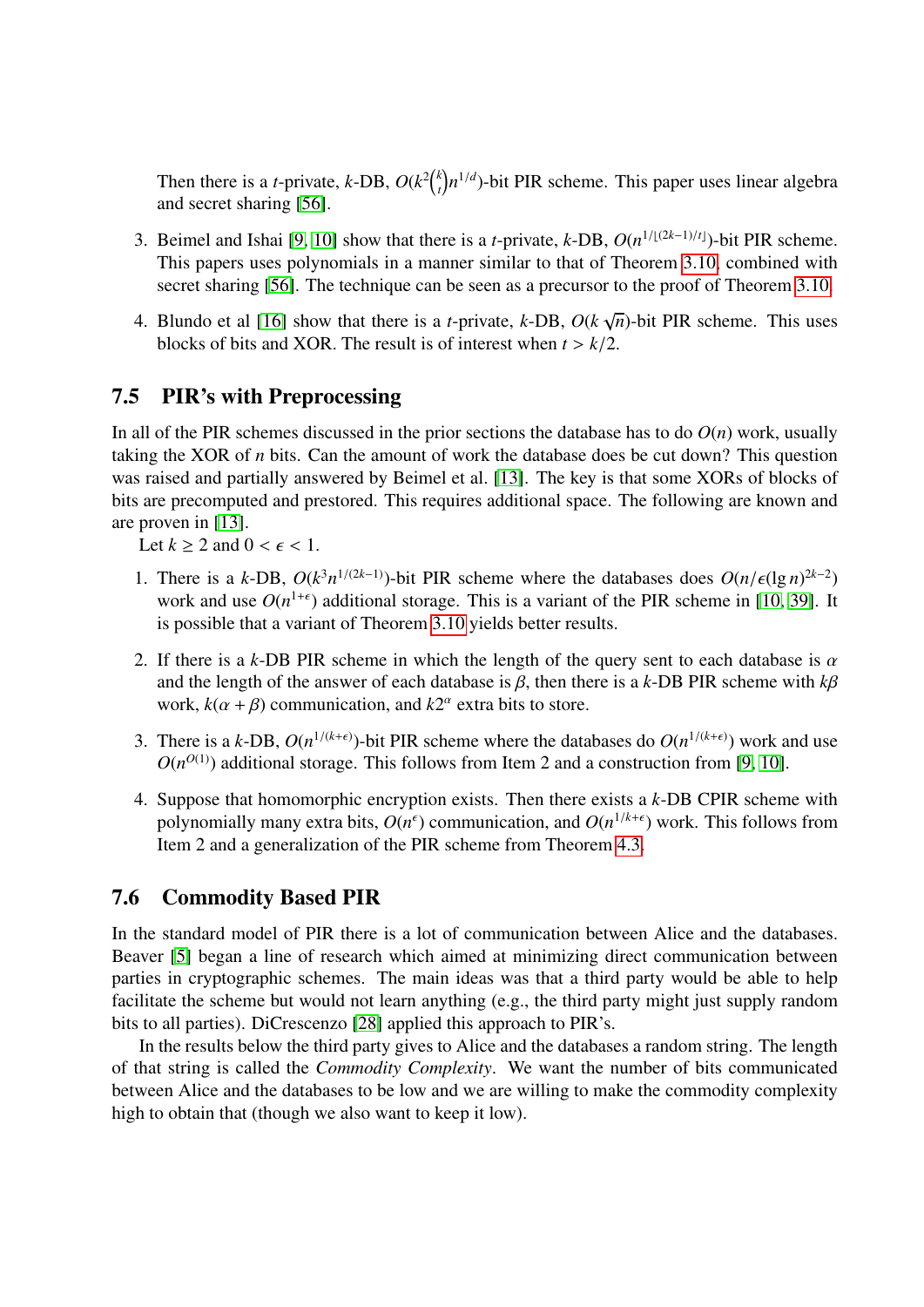Theorem 7.18. *[\[5\]](#page-27-8) Let k* ∈ N*. There is a k-DB PIR scheme where (1) The bits sent between Alice and the databases is O*(lg *n*)*, and* (2) the commodity complexity is  $O(n^{1/k-1})$ .

Theorem 7.19. *[\[5\]](#page-27-8) Assume the Quadratic Residue problem is hard (see Definition [4.1\)](#page-10-0). Let* κ *be a security parameter. There is a 1-DB PIR scheme where (1) The bits send between Alice and the databases is*  $O(\lg n + \text{poly}(\kappa))$ *, and (2) the commodity complexity is*  $O(\kappa n)$ *.* 

# <span id="page-23-0"></span>8 Lower Bounds

Lower bounds on Private Information Retrieval Protocols have been hard to obtain. Lower bounds are (mostly) only known for 2-DB protocols with one round and restrictions on the number of bits returned by the database. Even then, prior to Kerenidis and de Wolf [\[43\]](#page-30-6) all lower bounds had restrictions on the type of answers the database could return.

## 8.1 Lower Bounds For 2-DB 1-Round PIR Schemes

The following list summarizes lower bounds results for 2-DB 1-round PIR schemes.

- 1. Assume only linear answers are allowed. (That is, the answer is an XOR of some of the bits of the database). Goldreich et al. [\[35\]](#page-29-14) show that if the database sends back a query of length *a* then Alice must send a query of length  $\Omega(\frac{n}{2})$  $\frac{n}{2^a}$ ). This proof uses the equivalence between PIR's and locally decodable codes.
- 2. Assume only linear queries are allowed. Chor et al. [\[23\]](#page-28-1) show that if the database sends back an answer of length one then each database must get a query of length at least *n* − 1 bits. This matches an upper bound also in [\[23\]](#page-28-1).
- 3. (No restrictions on the query.) Kerenidis and de Wolf [\[43\]](#page-30-6) show that if Alice only uses *a* of the bits send back then Alice must send a query of length at least  $\Omega(n/2^{6a})$ . In the case  $a = 1$ <br>at least  $(1 - H(11/14))n - 4 \approx 0.25n$  bits are required. Their proof first converts a 2-DB PIR at least (1 <sup>−</sup> *<sup>H</sup>*(11/14))*<sup>n</sup>* <sup>−</sup> <sup>4</sup> <sup>∼</sup> <sup>0</sup>.25*<sup>n</sup>* bits are required. Their proof first converts a 2-DB PIR scheme to a 1-DB quantum PIR scheme and then they show lower bounds on the quantum PIR scheme.
- 4. (No restrictions on the query.) Beigel et al. [\[8\]](#page-27-9) show that if the database sends back a query of length one then Alice must send a query of length least *n* − 2, which nearly matches an *n* − 1 upper bound (upper bound in [\[23\]](#page-28-1)). The lower bound proof avoids quantum techniques of [\[43\]](#page-30-6). Rather it builds on classical tools developed by Yao [\[60\]](#page-30-17) and Fortnow and Szegedy [\[30\]](#page-29-15) for studying locally-random reductions, a complexity-theoretic tool for information hiding that predates private information retrieval.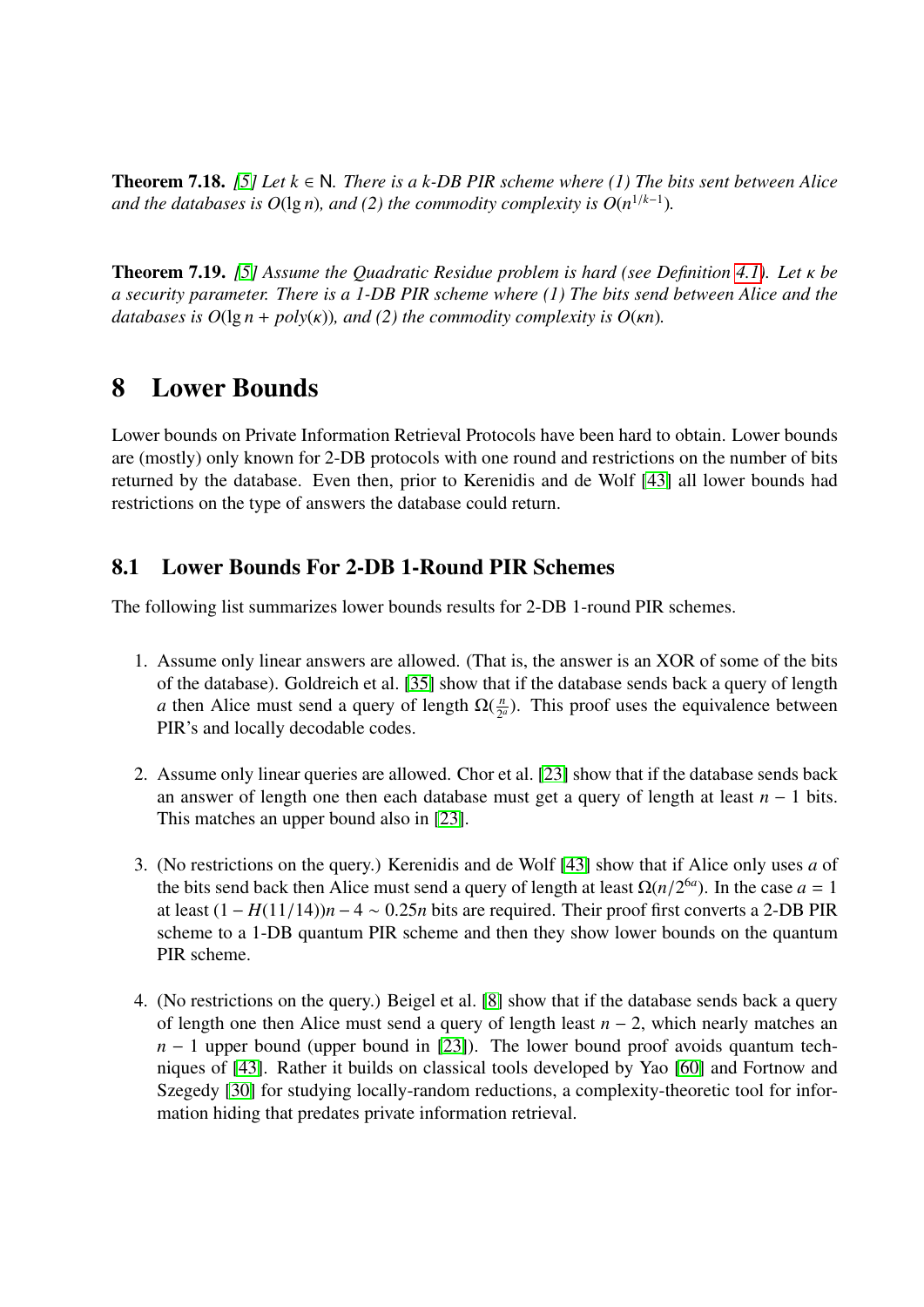### 8.2 Other Lower Bounds

If privacy was not a concern, then Alice could obtain the bit she wants in lg *n* communication. Hence the next result, by Mann [\[49\]](#page-30-10), is important in that it shows that privacy does increase the costs. It is also the only bound that holds for multi-round and one of the few bounds (the only other one is later in this section) that holds for *k* databases instead of just two.

**Theorem 8.1.** [\[49\]](#page-30-10) Let  $k \ge 2$  and  $\epsilon > 0$ . Every k-DB  $\alpha(n)$ -bit PIR scheme where every database *receives the same number of bits has*  $\alpha(n) \geq (\frac{k^2}{k-1})^2$ <br>any 2-DB PIR scheme where every database re- $\frac{k^2}{k-1} - \epsilon$ ) lg *n. In particular, taking*  $k = 2$  *and*  $\epsilon = 1/2$ *,* receives the same number of hits has complexity at *any 2-DB PIR scheme where every database receives the same number of bits has complexity at least* <sup>3</sup>.5 lg *n.*

Itoh [\[41\]](#page-29-10) proves lower bounds on certain types of PIR schemes.

**Definition 8.2.** Let  $k, n \in \mathbb{N}$ . Let  $((q_1, \ldots, q_k), (ANS_1, \ldots, ANS_k), \phi)$  be a  $k$ -DB 1-round r-random *bit PIR for databases of size n with m-bit queries and a-bit answers*.

1. The PIR scheme is *linear* if, for all  $j$ ,  $1 \le j \le k$ , the function *ANS*  $_j$ , viewed as a function from  $Z_2^m$  $\binom{m}{2}$  to  $\mathbb{Z}_2^a$  $b_2$  is linear in each variable. That is, if  $b_1, \ldots, b_{p-1}, b, c, b_{p+1}, \ldots, b_m \in \{0, 1\}$  then

$$
ANS_j(b_1,...,b_{p-1},b+c,b_{p+1},...,b_m) = ANS_j(b_1,...,b_{p-1},b,b_{p+1},...,b_m) + ANS_j(b_1,...,b_{p-1},c,b_{p+1},...,b_m)
$$

2. Let  $\ell \in \mathbb{N}$ . The PIR scheme is  $\ell$ -*multilinear* if, for all *j*,  $1 \le j \le k$ , the function *ANS j*, viewed as a function from  $((Z_2)^{\ell})^{m/\ell}$  to  $Z^a$  is linear in each variable. That is if viewed as a function from  $((Z_2)^{\ell})^{m/\ell}$  to  $Z_2^a$  $\frac{a}{2}$  is linear in each variable. That is, if

 $b_1, \ldots, b_{p-1}, b, c, b_{p+1}, \ldots, b_{m/\ell} \in \{0, 1\}^{\ell}$  then

$$
ANS_j(b_1,...,b_{p-1},b+c,b_{p+1},...,b_{m/\ell}) = ANS_j(b_1,...,b_{p-1},b,b_{p+1},...,b_{m/\ell}) + ANS_j(b_1,...,b_{p-1},c,b_{p+1},...,b_{m/\ell})
$$

3. Let  $\ell$  ∈ N. The PIR scheme is  $\ell$ -*affine* if, for all *j*,  $1 \le j \le k$ , the function *ANS j*, viewed as a function from  $((Z_2)^{\ell}n)^{n/\ell}$  to  $Z^a$  is affine with constant  $0^{\ell}$  in each variable. That is if as a function from  $((Z_2)^{\ell})^{m/\ell}$  to  $Z_2^a$  $\frac{a}{2}$  is affine with constant  $0^{\ell}$  in each variable. That is, if  $b_1, \ldots, b_{p-1}, b, c, b_{p+1}, \ldots, b_{m/\ell} \in \{0, 1\}^{\ell}$  then

$$
ANS_{j}(b_{1},...,b_{p-1},b+c,b_{p+1},...,b_{m/\ell}) = ANS_{j}(b_{1},...,b_{p-1},b,b_{p+1},...,b_{m/\ell}) + ANS_{j}(b_{1},...,b_{p-1},c,b_{p+1},...,b_{m/\ell}) + ANS_{j}(b_{1},...,b_{p-1},0^{\ell},b_{p+1},...,b_{m/\ell}).
$$

Note 8.3. There is a *k*-DB  $O(k^3 n^{1/k})$ -bit PIR scheme from [\[39,](#page-29-1) [10,](#page-27-4) Section 3.2] is  $\ell$ -multilinear with  $\ell = (k-1)^2$ . There is a  $k$ -DB  $O(k^3 n^{1/2k-1})$ -bit PIR scheme from [39, 10, Section 3.31 is  $\ell$ -affine  $\ell = (k-1)^2$ . There is a *k*-DB  $O(k^3 n^{1/2k-1})$ -bit PIR scheme from [\[39,](#page-29-1) [10,](#page-27-4) Section 3.3] is  $\ell$ -affine with  $\ell = (2k-1)(k-1)$ with  $\ell = (2k - 1)(k - 1)$ .

We prove a weak version of a theorem in [\[41\]](#page-29-10) and then state several other theorems from [41]. The following is an information-theoretic argument that we leave to the reader.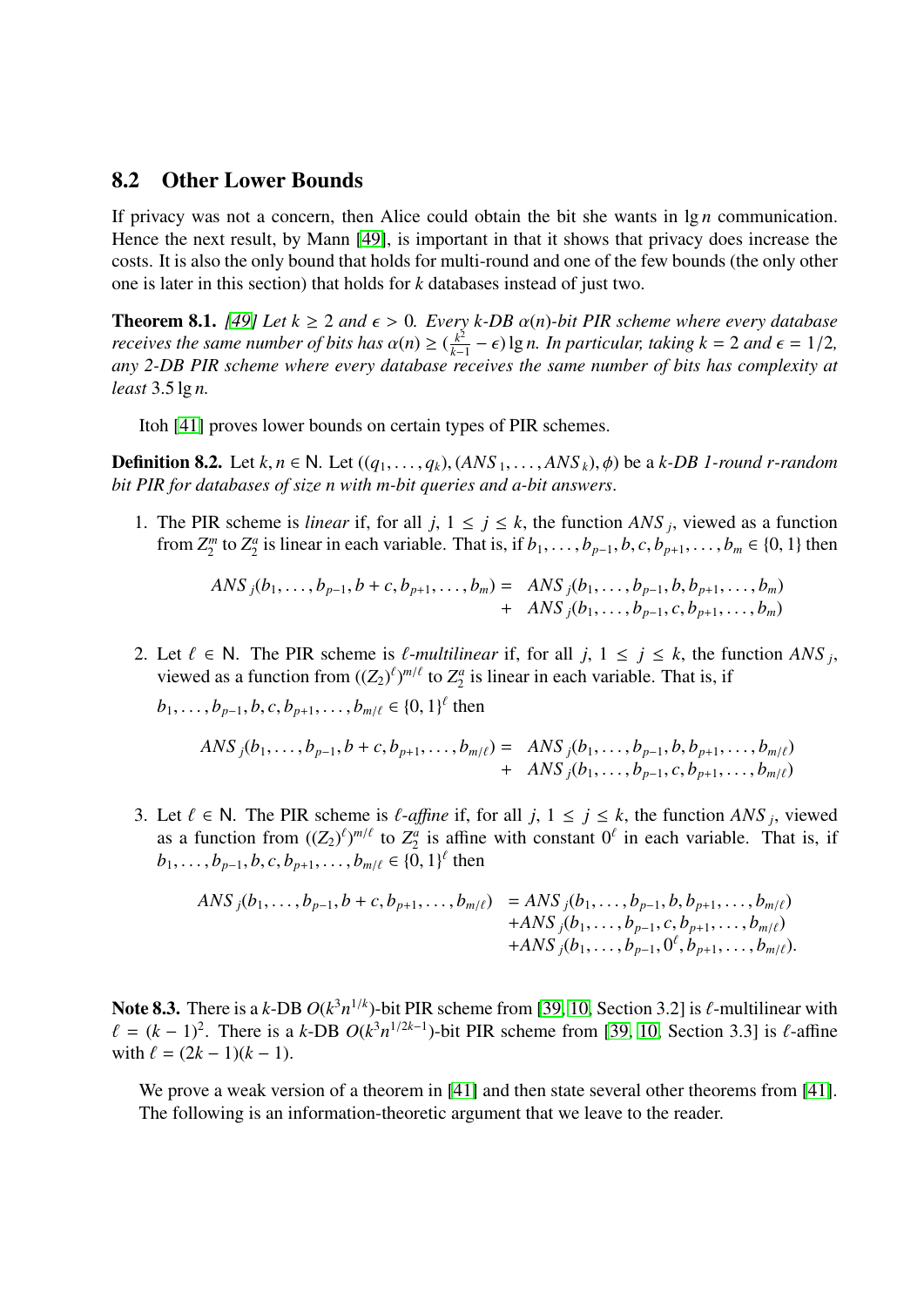<span id="page-25-0"></span>Theorem 8.4. *[\[23\]](#page-28-1) In a 1-DB PIR scheme the complexity is at least n.*

<span id="page-25-1"></span>**Theorem 8.5.** [\[41\]](#page-29-10) Any k-DB linear PIR scheme has complexity at least  $\sqrt{\frac{n}{2k}}$ .

*Proof.* Assume, by way of contradiction, that there is a *k*-DB linear PIR scheme

KEY IDEAS: Using linearity Alice can reconstruct the answers to any queries she wants. This enables her to obtain a 1-DB sublinear PIR scheme, which contradicts Theorem [8.4.](#page-25-0)

 $((q_1, \ldots, q_k), (ANS_1, \ldots, ANS_k), \phi)$  with complexity  $\sqrt{\frac{n}{2k}}$ . We will assume that  $q_j$  returns a string of length  $q_k$ . We will use this to build a 1-DB PIR of length *m<sup>j</sup>* and that *ANS <sup>j</sup>* returns a string of length *a<sup>j</sup>* . We will use this to build a 1-DB PIR scheme of complexity  $\lt n$ , which contradicts Theorem [8.4.](#page-25-0)

#### 1-DB PIR Scheme

1. Alice has *i*. The database has *x*. Alice generates  $\rho$  at random and forms the queries

 $q_1(i, \rho), q_2(i, \rho), \ldots, q_k(i, \rho)$ . Alice does not send anything!

- 2. The database returns the following:
	- (a)  $ANS_1(x, 10^{m_1-1})$ ,  $ANS_1(x, 010^{m_1-2})$ ,  $ANS_1(x, 0010^{m_1-3})$ , ...,  $ANS_1(x, 0^{m_1-1}1)$ ,
	- (b)  $ANS_2(x, 10^{m_2-1})$ ,  $ANS_2(x, 010^{m_2-2})$ ,  $ANS_2(x, 0010^{m_2-3})$ , ...,  $ANS_2(x, 0^{m_2-1}1)$ .
	- (c) etc until  $ANS_k(x, 10^{m_2})$ ,  $ANS_k(x, 010^{m_2-1})$ ,  $ANS_k(x, 0010^{m_2-2})$ , ...,  $ANS_k(x, 0^{m_2-1}1)$ .
- 3. (This is the real key.) Since the PIR scheme is linear Alice can, for every  $j \mid 1 \leq j \leq k$ , deduce *ANS*  $_i(x, q_i(i, \rho))$ .
- 4. Alice can easily compute  $\phi$  and hence  $x_i$ .

This PIR scheme sends a total of  $m_1a_1 + m_2a_2 + \cdots + m_ka_k$  bits. Hence we are interested in the maximum value  $\sum_{j=1}^{k} m_j a_j$  can take on. We know that  $\sum_{j=1}^{k} (m_k + a_k) \le \sqrt{\frac{n}{2k}}$ . One can show that the maximum value that  $m_1a_1 + m_2a_2 + \cdots + m_ka_k$ , given  $\sum_{j=1}^k (m_k + a_k) \leq \sqrt{\frac{n}{2k}}$ , occurs when, for all *j*,  $1 \le j \le k$ ,  $a_j = m_j = \sqrt{\frac{n}{4k^2}}$ . In this case we get

 $m_1a_1 + m_2a_2 + \cdots + m_ka_k = k(n/4k) = n/4 < n$ . This is a contradiction.

Theorem [8.5](#page-25-1) is tight since Theorem [6.2](#page-16-0) has a 2-DB *O*( √ *n*)-bit PIR linear scheme.

In Theorem [8.5](#page-25-1) the *k* can be replaced by an  $k - 1$  by allowing the first query to be sent and answered. Using this, and generalizing the proof, one can prove the following.

<span id="page-25-2"></span>**Theorem 8.6.** *[\[41\]](#page-29-10)* Let  $k, \ell \in \mathbb{N}$ . Let  $\epsilon > 0$ . Let  $\mathcal{P}$  be any k-DB  $\ell$ -multilinear PIR scheme. Let  $\alpha(n)$ *be its complexity. For almost all n,*  $\alpha(n) \geq (1/(k-1)^{1/\ell+1} - \epsilon)n^{1/\ell+1}$ .

Theorem [8.6](#page-25-2) is not tight. There is an  $(k-1)^2$ - multilinear PIR scheme in [\[39,](#page-29-1) [10,](#page-27-4) Section 3.2] that has complexity  $O(k^3 n^{1/k})$ . The lower bound implied by Theorem [8.6](#page-25-2) is

$$
\Big(\frac{1}{(k-1)^{1/(k-1)^2+1}}-\epsilon\Big)n^{1/(k-1)^2+1}.
$$

The proof can be further generalized to show the following.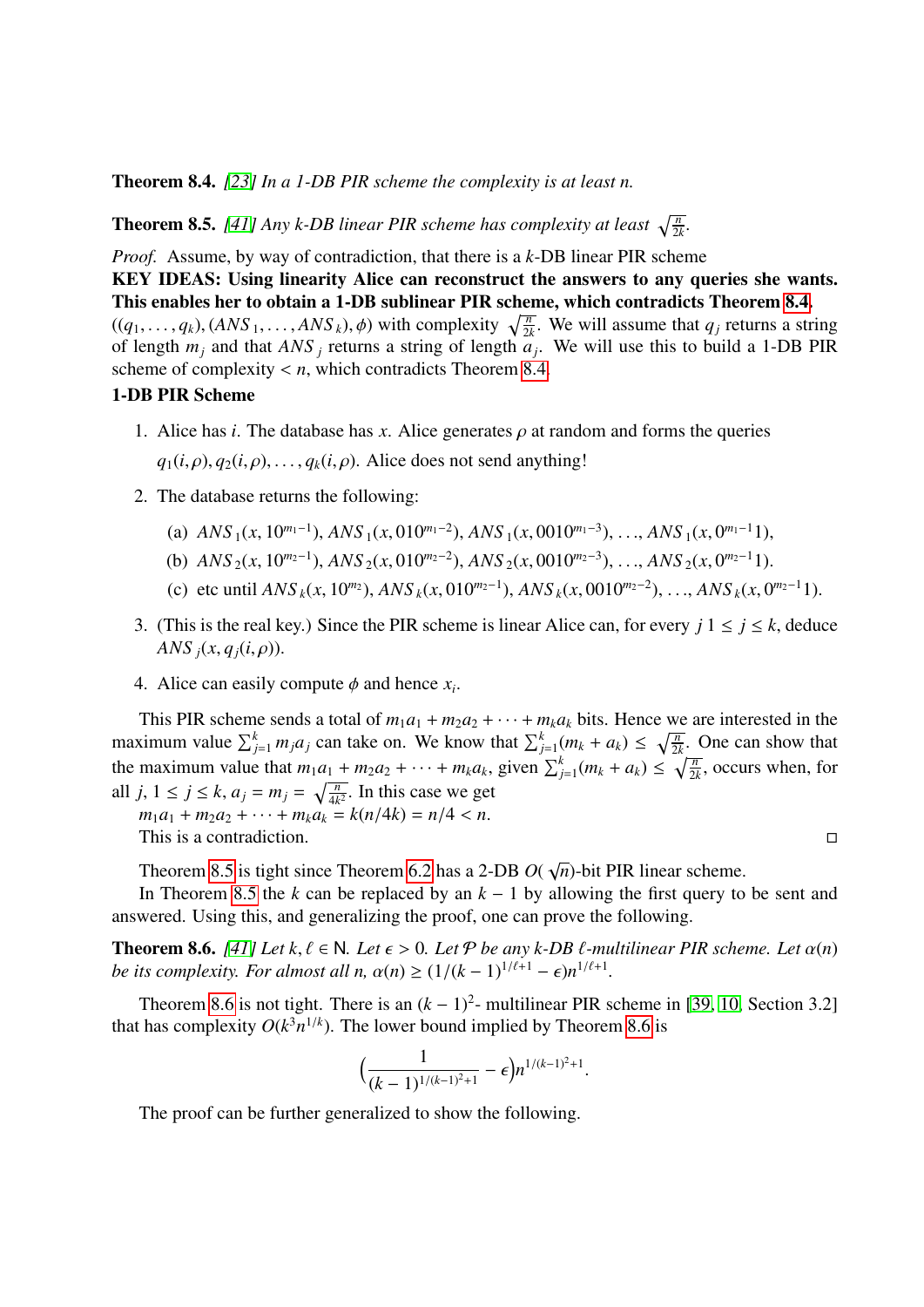**Theorem 8.7.** *[\[41\]](#page-29-10) Let*  $k, \ell \in \mathbb{N}$ *. Let*  $\epsilon > 0$ *. Let*  $\mathcal{P}$  *be any k-DB*  $\ell$ *-affine PIR scheme. Let*  $\alpha(n)$  *be its complexity. For almost all n*  $\alpha(n) \geq (\frac{1}{(k-1)^{1/\ell+1}} - \epsilon)n^{1/\ell+1}$ .

Theorem [8.6](#page-25-2) is not tight. There is an  $(2k-1)(k-1)$ - affine PIR scheme in [\[39,](#page-29-1) [10,](#page-27-4) Section 3.3] that has complexity  $O(k^3 n^{1/k})$ . The lower bound implied by Theorem [8.6](#page-25-2) is

$$
\Big(\frac{1}{(k-1)^{1/(2k-1)(k-1)+1}}-\epsilon\Big)n^{1/(2k-1)(k-1)^2+1}.
$$

# 9 Open Problems

- 1. Find a *k*-DB PIR scheme that uses less than  $n^{O(\lg \lg k / k \lg k)}$  bits. The authors of [\[12\]](#page-28-3) claim that their method, properly formalized, might yield a  $k$ -DB  $n^{O(1/k^2)}$  scheme; however, it cannot be pushed further than that. Hence one plausible goal is to use their method (or others) to obtain a *k*-DB  $n^{O(1/k^2)}$  scheme. We conjecture that this can be done.
- 2. The only lower bounds known are on fairly restrictive models. It is open to prove any bounds on an unrestricted model. We conjecture that  $n^{\Theta(1/k^2)}$  is both an upper and lower bound.
- 3. All known PIR schemes are 1-round. We conjecture that if there is a  $k$ -DB,  $n^{\alpha(k)}$ -bit PIR scheme then there is a 1-round *k*-DB,  $n^{O(\alpha(k))}$ -bit PIR scheme. It may even be that there is a 1-round *k*-DB  $n^{\alpha(k)}$ -bit PIR.
- 4. What conjecture (e.g., the existence of 1-way functions) is equivalent to 1-DB *o*(*n*)-bit PIR? 1-DB  $(n - o(n))$ -bit PIR? 1-DB  $(n - c)$ -bit PIR? We conjecture that these questions do not have nice answers.

The biggest frustration about PIR's is the lack of good lower bounds. This is particularly striking since we are dealing with communication complexity where lower bounds are possible and plentiful (see [\[54\]](#page-30-18)). We also note that hard results from Communication Complexity are not used that much in PIR (the only exception known to the author is Theorem [5.1](#page-13-0) which uses randomized lower bounds for IP). Perhaps a more extensive use of these techniques would help; however many people work in both fields so it's not as though those results are unknown to the researchers.

# 10 Commentary

I have been asked "Having read 27 papers on PIR what do you think of the field?" Well the word 'read' may be overly generous; however, I do have the following impressions:

(1) Some of the results are simple enough to present in an undergraduate cryptography class. I have taught Theorems [3.3](#page-4-0) and [4.3.](#page-11-0) towards the end of such a course (after the mandatory material was covered) and it worked well.

(2) PIR is interesting in that it is a simple model and yet proving things about it seems to require knowing material from other fields. Communication Complexity, Computational Number Theory,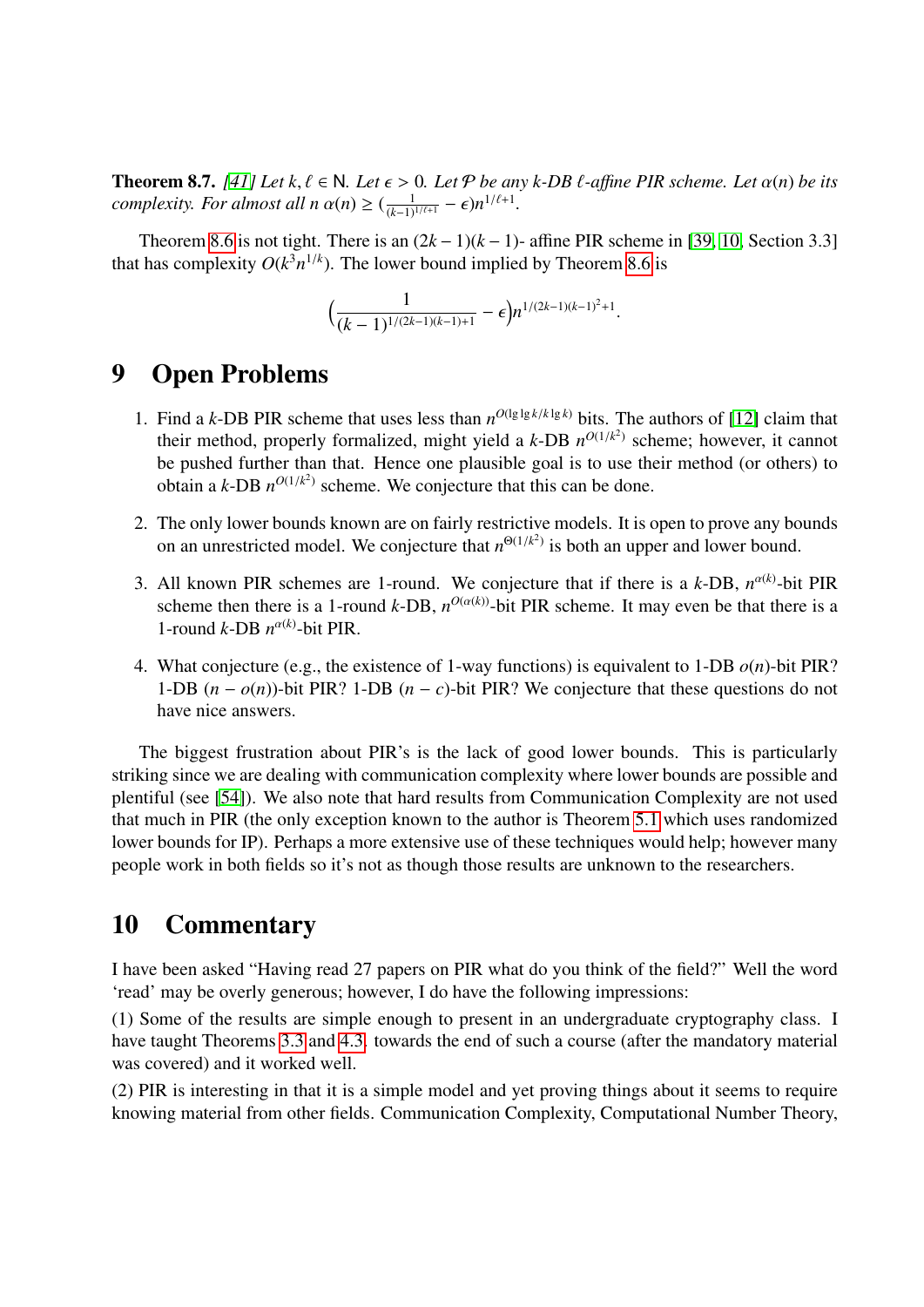Complexity Theory, Cryptography, Combinatorics, all play a role. Hence a course on it would be an excellent and motivated way to get into these other subjects.

(3) How interesting is PIR? A field is interesting if it answers a fundamental question, or connects to other fields that are interesting, or uses techniques of interest. While I don't see PIR as being fundamental, I do see it as both connecting to fields of interest and using interesting techniques.

# 11 Acknowledgements

I would like to thank Clyde Kruskal and Charles Lin for proofreading. I would also like to thank Eyal Kushilevitz for useful email exchanges and for writing a constant fraction of the papers on PIR. In addition I would like to thank Amos Beimel, Yuval Ishai, and Eyal Kusilevitz, for proofreading and catching some subtle errors.

# References

- <span id="page-27-0"></span>[1] M. Abadi, J. Feigenbaum, and J. Killian. On hiding information from an oracle. *Journal of Computer and System Sciences*, 39, 1989.
- <span id="page-27-3"></span>[2] A. Ambainis. Upper bound on the communication complexity of private information retrieval. In *Proceedings of the 24th International Colloquium on Automata, Languages and Programming ICALP 1997,* Bologna, Italy, pages 401–407, 1997.
- <span id="page-27-5"></span>[3] D. Asonov. Private information retrieval. In *GI Jahrestagung (2)*, pages 889–894, 2001.
- <span id="page-27-6"></span>[4] D. Asonov and J.-C. Freytag. Almost optimal private information retrieval. In *2nd Workshop on Privacy Enhancing Technologies (PET2002)*, 2002. Lecture Notes in Computer Science 2482.
- <span id="page-27-8"></span>[5] D. Beaver. Commodity-based cryptography. In *Proceedings of the Twenty-ninth Annual ACM Symposium on the Theory of Computing,* El Paso TX, pages 446–455, New York, 1997. ACM.
- <span id="page-27-2"></span>[6] D. Beaver and J. Feigenbaum. Hiding instances in multi-oracle queries. In *Proc. of the 7th Sym. on Theoretical Aspects of Computer Science*, volume 415 of *Lecture Notes in Computer Science*, pages 37–48, New York, 1990. Springer-Verlag. <http://www.springerlink.com>.
- <span id="page-27-1"></span>[7] D. Beaver, J. Feigenbaum, J. Kilian, and P. Rogaway. Locally random reductions: improvements and applications. *Journal of Cryptology*, 10, 1997. Earlier version in 1990 CRYPTO.
- <span id="page-27-9"></span>[8] R. Beigel, L. Fortnow, and W. Gasarch. A nearly tight lower bound for restricted private information retrieval protocols. *Computational Complexity*, 15(1):82–91, 2006. Also a 2003 TR03-087 at [www.](www.ecc.uni-trier.de/eccc/) [ecc.uni-trier.de/eccc/](www.ecc.uni-trier.de/eccc/) or <http://dx.doi.org/10.1007/s00037-006-0208-3>.
- <span id="page-27-7"></span>[9] A. Beimel and Y. Ishai. Information retrieval private information retrieval: A unified construction. In *ICALP01*, 2001. Also in ECCCTR, 2001. Was later subsumed by *General constructions for information-theoretic private information retrieval* by Beimel, Ishai, and Kushilevitz, [http:](http://www.springerlink.com) [//www.springerlink.com](http://www.springerlink.com).
- <span id="page-27-4"></span>[10] A. Beimel, Y. Ishai, and E. Kushilevitz. General constructions for information-theoretic private information retrieval, 2003. Unpublished manuscript available at [www.cs.bgu.ac.il/~beimel/pub.](www.cs.bgu.ac.il/~beimel/pub.html)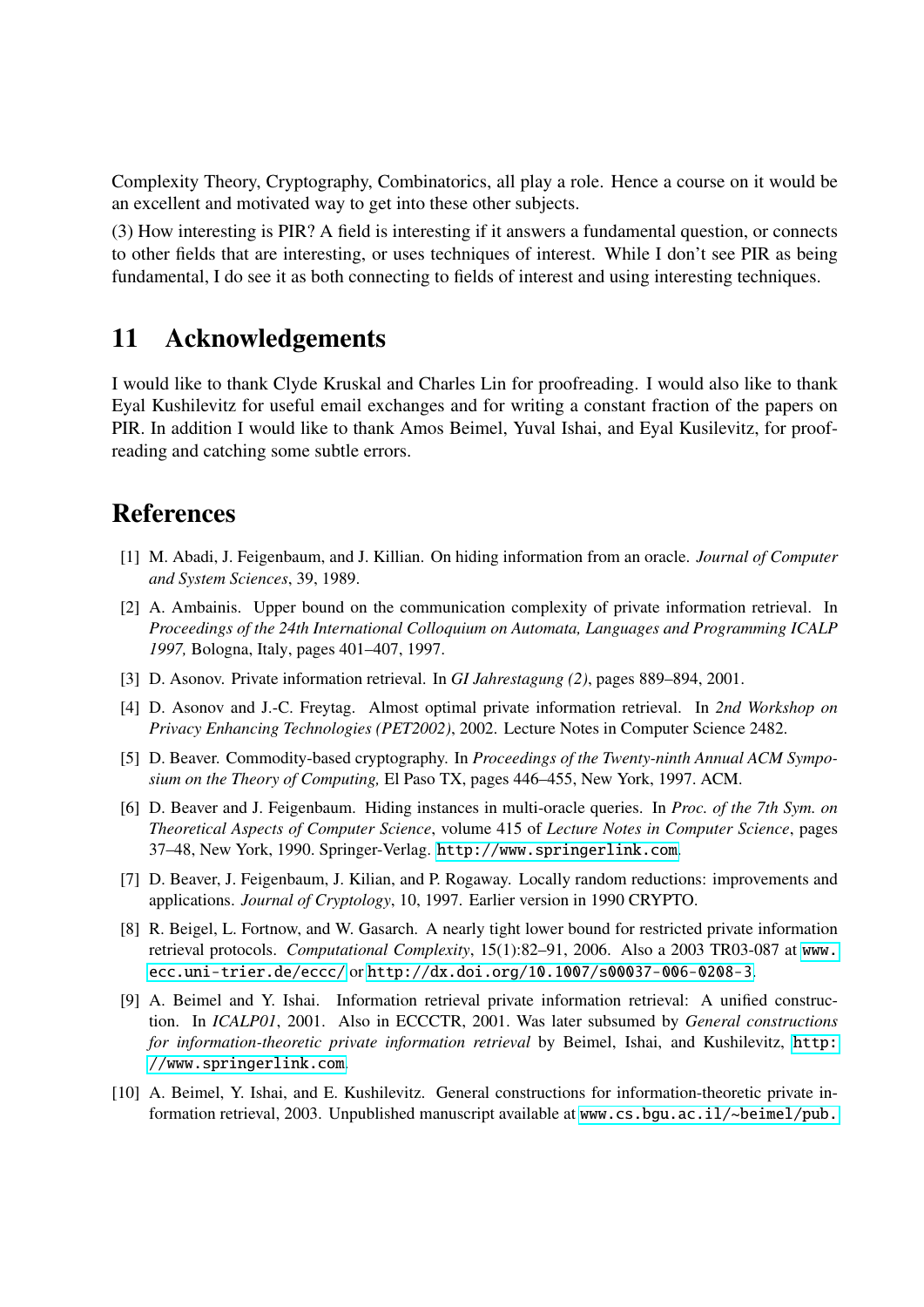[html](www.cs.bgu.ac.il/~beimel/pub.html). Has results from both *Improved upper bounds on information-theoretic private information retrieval* by Ishai and Kushilevitz and *Information Retrieval Private Information Retrieval: A Unified Construction* by Beimel and Ishai.

- <span id="page-28-6"></span>[11] A. Beimel, Y. Ishai, E. Kushilevitz, and T. Malkin. One-way functions are essential for single-server private information retrieval. In *Proceedings of the Thirty-first Annual ACM Symposium on the Theory of Computing,* Atlanta GA, New York, 1999. ACM.
- <span id="page-28-3"></span>[12] A. Beimel, Y. Ishai, E. Kushilevitz, and J.-F. Rayomnd. Breaking the *o*(*n* <sup>1</sup>/(2*k*−1)) barrier for information-theoretic private information retrieval. In *Proceedings of the 43nd Annual IEEE Symposium on Foundations of Computer Science,* Vancouver, Canada, pages 261–270, 2002.
- <span id="page-28-14"></span>[13] A. Beimel, Y. Ishai, and T. Malkin. Reducing the servers' computation in private information retrieval: Pir with preprocessing. *Journal of Cryptology*, 20, 2000. Prelim version was in CRYPTO00.
- <span id="page-28-12"></span>[14] A. Beimel and Y. Stahl. Robust information-theoretic private information retrieval. In *Proceedings of the 3rd conference on security in Communications networks*, pages 326–341, 2002.
- <span id="page-28-0"></span>[15] G. Blakely and C. Meadows. A database encryption scheme which allows computation of statistics using encrypted data. In *Proceedings of the Symposium on Security and Privacy*, pages 116–122, 1985.
- <span id="page-28-13"></span>[16] C. Blundo, P. DArco, and A. DeSantis. A *t*-private *k*-database information retrieval scheme. *International Journal of Information Security*, 1(1):64–68, 2001.
- <span id="page-28-5"></span>[17] C. Cachin, S. Micali, and M. Stadler. Computationally private information retrieval with polylog communication. In *EUROCRYPT99*, pages 402–414, 1999. <http://www.springerlink.com>.
- <span id="page-28-7"></span>[18] A. Castner. Survey of single database private information retrieval systems, 2002. Available at [www.](www.cs.umd.edu/~gasarch/papers) [cs.umd.edu/~gasarch/papers](www.cs.umd.edu/~gasarch/papers) under Undergraduate Students.
- <span id="page-28-4"></span>[19] B. Chor and N. Gilboa. Computationally private information retrieval. In *Proceedings of the Twentyninth Annual ACM Symposium on the Theory of Computing,* El Paso TX, pages 304–313, New York, 1997. ACM.
- <span id="page-28-11"></span>[20] B. Chor, N. Gilboa, and M. Naor. Private information retrieval by keywords, 1998. Unpublished manuscript available at <www.cs.technion.ac.il/~gilboa>.
- <span id="page-28-10"></span>[21] B. Chor and O. Goldreich. Unbiased bits from sources of weak randomness and probabilistic communication complexity. *SIAM Journal on Computing*, 17, 1988. Prior version in *I*EEE Sym on Found. of Comp. Sci., 1985 (FOCS).
- <span id="page-28-2"></span>[22] B. Chor, E. Kushilevitz, O. Goldreich, and M. Sudan. Private information retrieval. In *Proceedings of the 36th Annual IEEE Symposium on Foundations of Computer Science,* Milwaukee WI, pages 41–50, 1995. We are using the conference version since the item referenced did not appear in the journal version.
- <span id="page-28-1"></span>[23] B. Chor, E. Kushilevitz, O. Goldreich, and M. Sudan. Private information retrieval. *Journal of the ACM*, 45:965–981, 1998. Earlier version in FOCS 95.
- <span id="page-28-8"></span>[24] G. Cohen, M. Karpovsky, and H. Mattson. Covering radius — survey and recent results. *IEEE Trans. Inform. Theory*, IT-31:338–343, 1985.
- <span id="page-28-9"></span>[25] G. Cohen, A. Lobstein, and N. Sloane. Further results on the covering radius of codes. *IEEE Trans. Inform. Theory*, IT-32:680–694, 1986.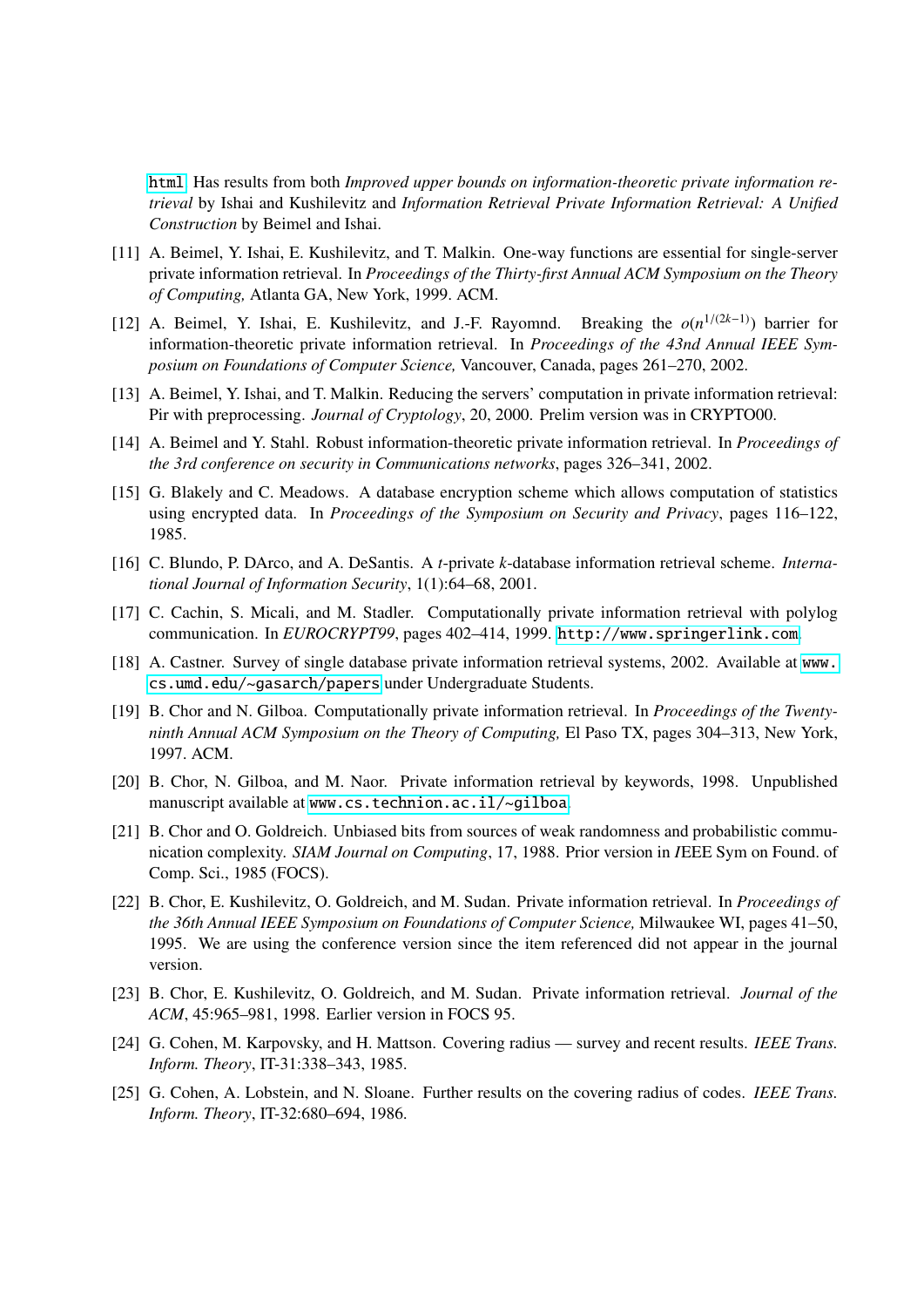- <span id="page-29-8"></span>[26] C. Crepeau. Equivalent between two flavors of oblivious transfers. In *Advances in Cryptology: Proceedings of CRYPTO '88,* Santa Barbara CA, 1988.
- <span id="page-29-2"></span>[27] Deshpande, Jain, Kavitha, Lokam, and Radhakrishnan. Better lower bounds for locally decodable codes. In *Proceedings of the 17th IEEE Conference on Complexity Theory,* Montreal, Canada. IEEE Computer Society Press, 2002.
- <span id="page-29-13"></span>[28] G. DiCrescenzo, Y. Ishai, and R. Ostrovsky. Universal service-providers for private information retrieval. *Journal of Cryptology*, 14(1), 2001. Earlier Version in PODS 1998.
- <span id="page-29-0"></span>[29] J. Feigenbaum. Encrypting problem instances, or, ... can you take advantage of someone without having to trust him? In *Advances in Cryptology: Proceedings of CRYPTO '85,* Santa Barbara CA, pages 477–488, 1985.
- <span id="page-29-15"></span>[30] L. Fortnow and M. Szegedy. On the power of two-local random reductions. *Information Processing Letters*, 44:303–306, 1992.
- <span id="page-29-5"></span>[31] P. E. Gallager. *Information Theory and Reliable Communication*. Wiley, New York, 1968.
- <span id="page-29-12"></span>[32] Y. Gertner, S. Goldwasser, and T. Malkin. A random server model for private information retrieval or information theoretic pir avoiding database replication. In *Proc. of the 2nd RANDOM*, 1998. LNCS 1518.
- <span id="page-29-11"></span>[33] Y. Gertner, Y. Ishai, E. Kushilevitz, and T. Malkin. Protecting data privacy in private information retrieval schemes. *Journal of Computer and System Sciences*, 60, 2000. Prelimary version in STOC98.
- <span id="page-29-6"></span>[34] O. Goldreich. *Foundations of Cryptography: Basic Tools*. Cambridge University Press, 2001. Fragments of this are at the Electronic Colloquium on Computational Complexity, 1995, under monographs.
- <span id="page-29-14"></span>[35] O. Goldreich, H. Karloff, L. Schulman, and L. Trevisan. Lower bounds for linear local decodable codes and private information retrieval systems. In *Proceedings of the 17th IEEE Conference on Complexity Theory,* Montreal, Canada, pages 175–183. IEEE Computer Society Press, 2002. Updated version on Goldreich's website.
- <span id="page-29-4"></span>[36] I. Honkala. Modified bounds for covering codes. *IEEE Trans. Inform. Theory*, IT-37:351–365, 1991.
- <span id="page-29-7"></span>[37] R. Impagliazo and M. Luby. One-way functions are essential for cryptography. In *Proceedings of the 30th Annual IEEE Symposium on Foundations of Computer Science,* Research Triangle Park NC, pages 230–235. IEEE Computer Society Press, 1989.
- <span id="page-29-9"></span>[38] R. Impagliazzo and S. Rudich. Limits on the provable consequences of one-way permutations. In *Proceedings of the Twenty-first Annual ACM Symposium on the Theory of Computing,* Seattle WA, pages 44–61, 1989.
- <span id="page-29-1"></span>[39] Y. Ishai and E. Kushilevitz. Improved upper bounds on information-theoretic private information retrieval. In *Proceedings of the Thirty-first Annual ACM Symposium on the Theory of Computing,* Atlanta GA, New York, 1999. ACM. Part of the paper *General constructions for information-theoretic private information retrieval* by Beimel, Ishai, and Kushilevitz.
- <span id="page-29-3"></span>[40] T. Itoh. Efficient private information retrieval. *IEICE Trans. Fundamentals*, ES2-A(1), 1999.
- <span id="page-29-10"></span>[41] T. Itoh. On lower bounds for the communication complexity of private information retrieval. *IE-ICE Trans. Fundamentals*, ES4-A(1), 2001. This journal is at [http://search.ieice.org/2001/](http://search.ieice.org/2001/index.htm) [index.htm](http://search.ieice.org/2001/index.htm).